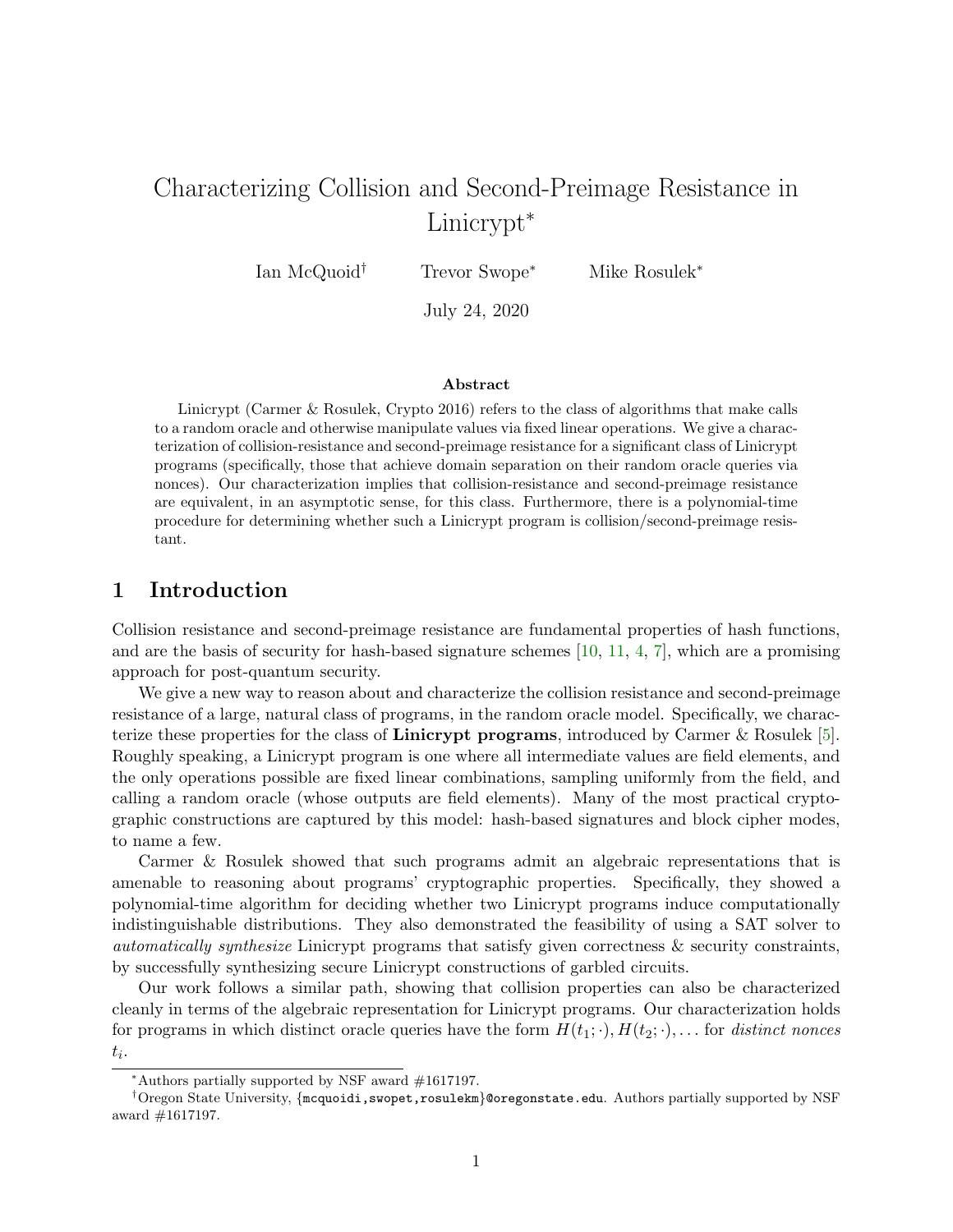We introduce an algebraic property of Linicrypt programs called a *collision structure*, which completely characterizes both second-preimage resistance and collision resistance. The presence of a collision structure in a program  $\mathcal P$  can be detected in polynomial time (in the size of  $\mathcal P$ 's algebraic representation).

**Theorem 1** (Main Theorem). Let  $P$  be a deterministic Linicrypt program with distinct nonces, making n oracle queries. Let  $\mathbb F$  be the underlying field (and range of the random oracle). Then the following are equivalent:

- 1. There is an adversary  $A$  making q oracle queries that finds collisions with probability more than  $(q/n)^{2n}/|\mathbb{F}|$ .
- 2. There is an adversary  $\mathcal A$  making q oracle queries that finds second preimages with probability more than  $(q/n)^n/|\mathbb{F}|$ .
- 3. There is an adversary  $A$  making at most  $2n$  oracle queries that finds second preimages with probability 1.
- 4. P either has a collision structure or is degenerate. (See main text for definitions)

We emphasize that the theorem statement refers to **standard security properties** (*i.e.*, security against arbitrary, computationally unbounded algorithms that make only a polynomial number of queries to the random oracle) of Linicrypt constructions. We are not in a heuristic model that considers Linicrypt adversaries.

Our results show that second-preimage resistance and collision resistance are equivalent, in an asymptotic sense (i.e., considering only whether a quantity is negligible or not). However, as might be expected, it is quadratically easier to find collisions than second preimages, due to birthday attacks. Our concrete bounds reflect this. In practice, reducing security to secondpreimage resistance rather than collision resistance can result in constructions with 50% smaller parameters; e.g., [\[6,](#page-17-5) [8,](#page-17-6) [2\]](#page-17-7).

Addendum July 2020: We thank Catherine Meadows for pointing out a bug in how we defined the notion of a "degenerate" program [\(Definition 4\)](#page-4-0). We have repaired the definition in this updated version. The fix did not involve changing any theorem statements.

#### 1.1 Related Work & Comparison

Bellare & Micciancio [\[1\]](#page-16-0) discuss the collision resistance of the function  $H^*(x_1,\ldots,x_n) = H(1;x_1) \oplus$  $\cdots \oplus H(n; x_n)$ , where H is collision-resistant. Indeed, this function is naturally modeled in Linicrypt over a field  $GF(2^{\lambda})$ . They show that this function fails to be collision-resistant if n is allowed to vary with the input (in particular, when  $n \geq \lambda + 1$ ). Our characterization shows that an adversary making q oracle queries breaks collision resistance with probability bounded by  $(q/n)^{2n}/2^{\lambda}$  since the function lacks a "collision structure." These two results are not in conflict, since our bound is meaningless when  $n \geq \lambda + 1$ . In short, the Linicrypt model is best suited for programs whose only dependence on the security parameter is the choice of field, but where (in particular) the number of inputs and calls to  $H$  are fixed constants.

Another related work is that of Wagner [\[13\]](#page-17-8), who gives an algorithm for a generalized birthday problem. The problem (translated to our notation) is to find  $x_1, \ldots, x_k$  such that  $H(x_1) \oplus \cdots \oplus$  $H(x_k) = 0$ . The case of  $k = 2$  corresponds to the well-known birthday problem. One can see that by generating a list  $L_i$  of roughly  $2^{\lambda/k}$  candidates for each  $x_i$  (i.e., so  $|L_1 \times \cdots \times L_k| \geq 2^{\lambda}$ ),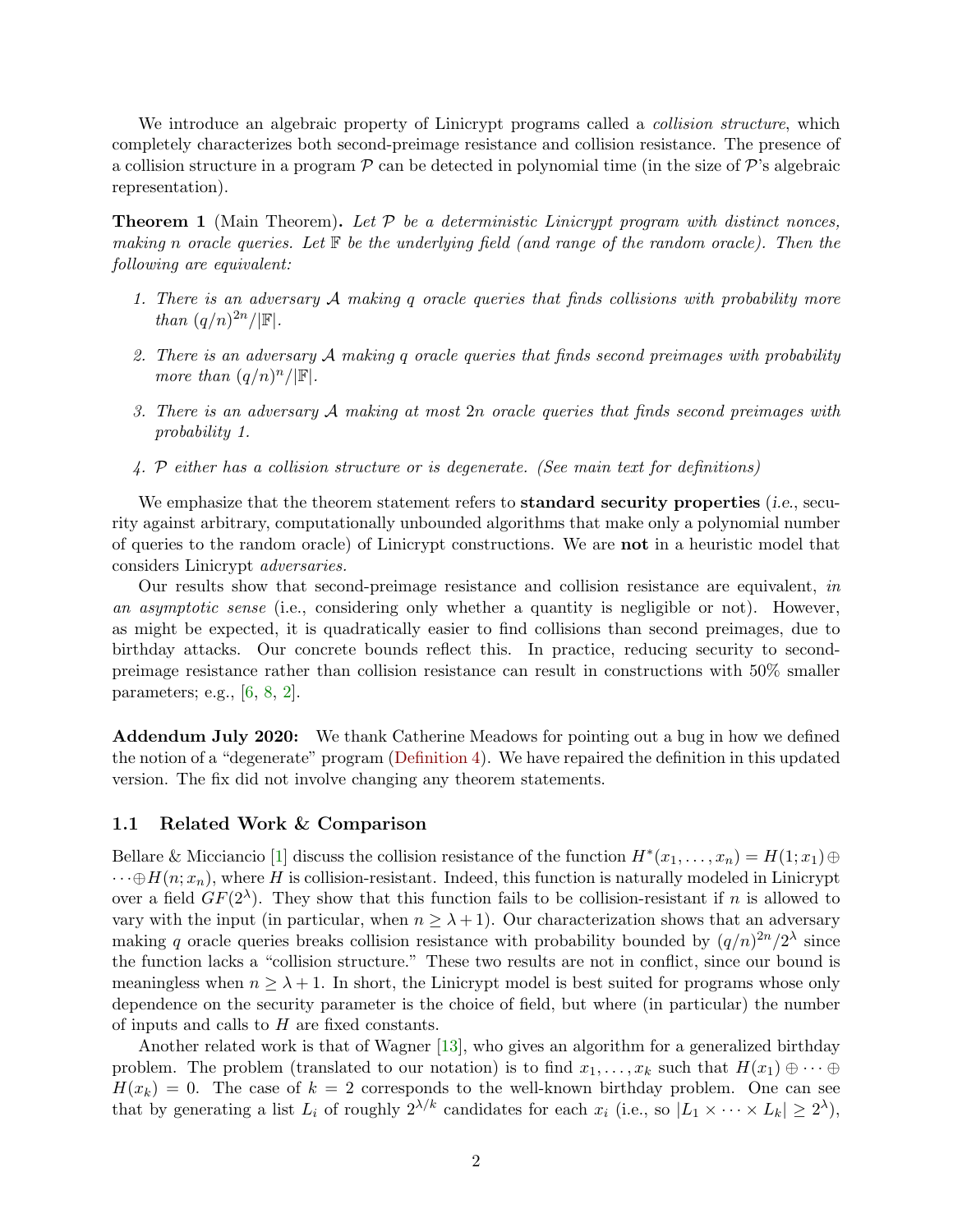there is likely to exist some solution to the problem. Wagner's focus is on the algorithmic aspect of actually identifying the appropriate candidates. In Linicrypt, all adversaries are considered to be computationally unbounded but bounded in the number of queries to the random oracle H. As such, our results do not provide any upper/lower bounds on attack complexity (other than in random oracle query complexity).

Black, Rogaway, and Shrimpton [\[3\]](#page-17-9) categorize 64 ways to construct a compression function (suitable for Merkle-Damgård hashing) from an ideal cipher, building on prior work by Preneel, Govaerts, and Vandewalle [\[12\]](#page-17-10). These constructions can be thought of as  $GF(2^{\lambda})$ -Linicrypt programs that use only XOR (e.g., linear combinations with coefficients of 0 or 1 only). However, the reasoning is tied to the ideal cipher model rather than the random oracle model, as in Linicrypt (see [Section 5.3](#page-16-1) for more information). We leave it as interesting future work to extend results in Linicrypt to the ideal cipher model, and potentially re-derive the characterization of BRS from a linear-algebraic perspective.

## 2 Preliminaries

We write scalar field elements as lowercase non-bold letters (e.g.,  $v \in \mathbb{F}$ ). We write vectors as lowercase bold letters (e.g.,  $q \in \mathbb{F}^n$ ). We write matrices as uppercase bold letters (e.g.,  $M \in \mathbb{F}^{n \times m}$ ). We write vector inner product as  $q \cdot v$ , and matrix-vector multiplication as  $M \times v$  or  $Mv$ .

#### <span id="page-2-0"></span>2.1 Linicrypt

The Linicrypt model was introduced in [\[5\]](#page-17-4). We present a brief summary of the model and its important properties.

A Linicrypt program (over field  $\mathbb{F}$ ) is one in which every intermediate value is an element of  $\mathbb{F}$ , and the program is a fixed, straight-line sequence of the following kinds of operations:

- Call a random oracle (whose inputs/outputs are field elements).
- Sample a random field element.
- Combinine existing values using a fixed linear combination.

The sequence of operations (including choice of arguments to the oracle, coefficients of linear combinations, etc) is entirely fixed. In particular, these cannot depend on intermediate values in the computation.

The only source of cryptographic power in Linicrypt is the random oracle, whose outputs are  $\mathbb{F}$ elements. We therefore require the size of the field  $\mathbb{F}$  to be exponential in the security parameter λ. Since the field depends on the security parameter, we sometimes write  $\mathbb{F} = \mathbb{F}_{\lambda}$  to make the association explicit.

If the field depends on the security parameter, then the program does too (since it is parameterized by specific coefficients of linear combinations). One can either consider a Linicrypt program to be a non-uniform family of programs (one for each choice of field / security parameter), or one can fix all coefficients in the program from  $\widetilde{\mathbb{F}}$  which is a subfield of every  $\mathbb{F}_{\lambda}$  (for example, a program that uses only  $\{0,1\}$  coefficients can be instantiated over any field  $GF(2^{\lambda})$ ). Our treatment of security is concrete (not asymptotic), so these distinctions are not important in this work.

We can reason about Linicrypt programs in the following *algebraic* way. Let  $P$  be such a program, and let  $v_1, \ldots, v_n$  denote all of its intermediate variables. Say the first k of them are P's input and the last l of them are P's output. We say that  $v_i$  is a **base variable** if  $v_i$  is either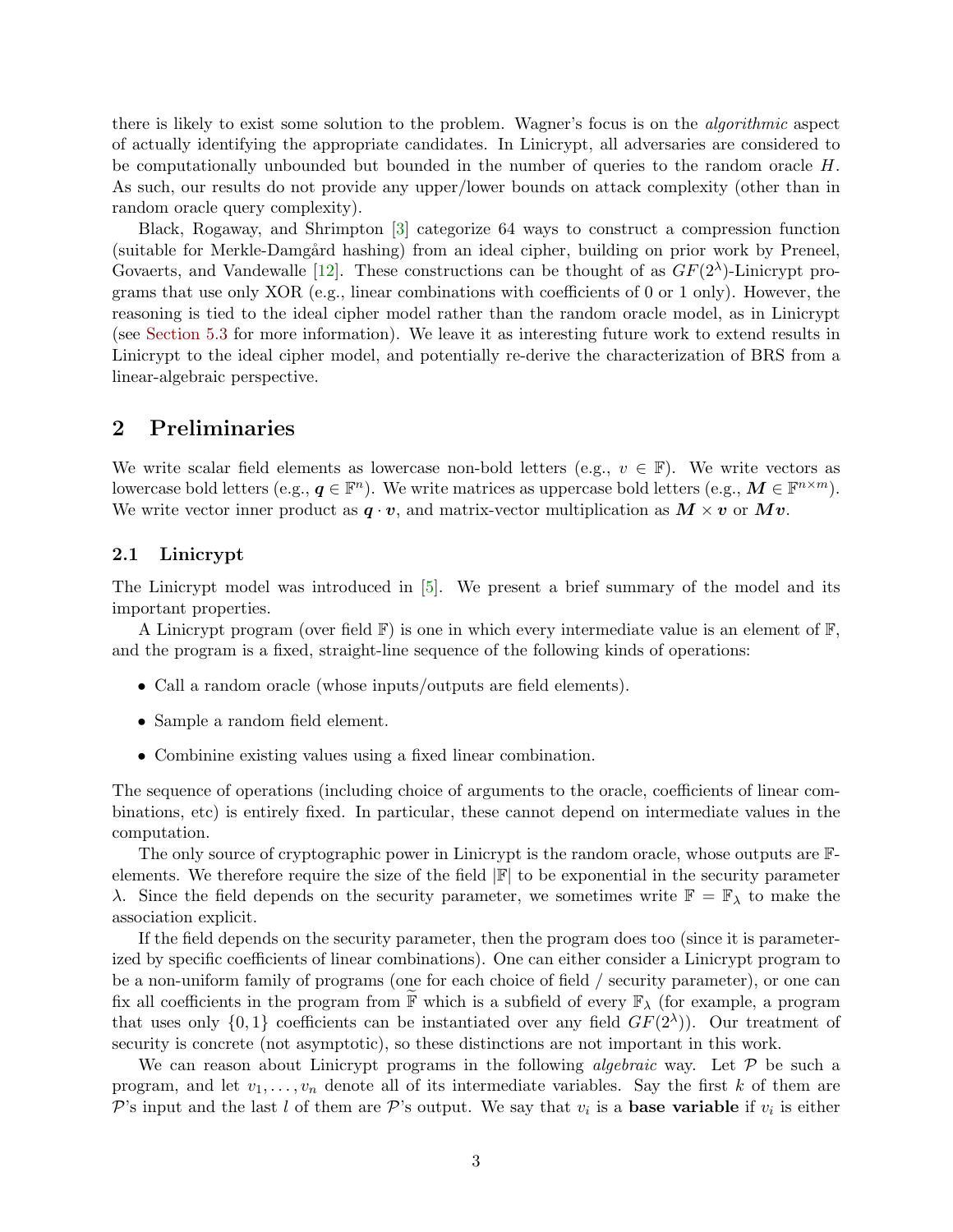an input variable, the result of a call to the oracle, or the result of sampling a field element. All variables can therefore be expressed as a fixed linear combination of base variables.

Let  $v_{\text{base}}$  denote the vector of all base variables. For each variable  $v_i$ , let  $r_i$  denote the vector such that  $v_i = r_i \cdot v_{base}$ . For example, for base variables,  $r_i$  is a canonical basis vector (0s everywhere except 1 in one component).

Suppose the output of P consists of  $v_{n-l+1}, \ldots, v_n$ . Then the **output matrix** of P is defined  $\sqrt{ }$  $r_{n-l+1}$ 1

as:  $M \stackrel{\text{def}}{=}$  $\vert$ . . .  $\bm{r}_n$ This matrix captures the fact that P's output can be expressed as  $M \times v_{\text{base}}$ .

Each oracle query in  $P$  is of the form " $v_i := H(t; v_{i_1}, \ldots, v_{i_m})$ ," where t is a string (e.g., nonce) and  $i_1, \ldots, i_m < i$  are indices, all fixed as part of P. For each such query we define an associated  $\bm{or}$ acle constraint  $c =$  $\sqrt{ }$  $\vert t,$  $\sqrt{ }$  $\overline{\phantom{a}}$  $\bm{r}_{i_1}$ . . . 1  $\bigg|\, , r_i$  $\setminus$ . In other words, an oracle constraint  $(t, \mathbf{Q}, \mathbf{a})$  captures the

 $\bm{r}_{i_m}$ fact that if the oracle is queried as  $H(t; \mathbf{Q} \times v_{\text{base}})$ , then the response is  $\mathbf{a} \cdot v_{\text{base}}$ . When t is the empty string, we often omit it from our notation and simply write  $H(\cdot)$  instead of  $H(\epsilon;\cdot)$ .

The algebraic representation of P is  $P = (M, C)$ , where M is the output matrix of P and C is the set of all oracle constraints. Indeed, these two pieces of information completely characterize the behavior of  $P$  (as established in [\[5\]](#page-17-4)).

Example. In this work we focus on deterministic Linicrypt programs. One such example is given below. Its base variables are  $(v_1, \ldots, v_5, v_7)$ .

$$
\begin{bmatrix}\n\mathcal{P}^H(v_1, v_2, v_3): \\
v_4 := H(\mathbf{f} \circ \mathbf{o}; v_1) \\
v_5 := H(\mathbf{bar}; v_3) \\
v_6 := v_4 + v_5 + v_2 \\
v_7 := H(\mathbf{f} \circ \mathbf{o}; v_6) \\
v_8 := v_7 + v_1 \\
\text{return } (v_8, v_5)\n\end{bmatrix}\n\Rightarrow\n\begin{bmatrix}\nv_1 \\
v_2 \\
v_3 \\
v_4 \\
v_5 \\
v_6 \\
v_7 \\
v_8\n\end{bmatrix}\n=\n\begin{bmatrix}\n1 & 0 & 0 & 0 & 0 & 0 \\
0 & 1 & 0 & 0 & 0 & 0 \\
0 & 0 & 1 & 0 & 0 & 0 \\
0 & 0 & 0 & 1 & 0 & 0 \\
0 & 0 & 0 & 0 & 1 & 0 \\
0 & 1 & 0 & 1 & 1 & 0 \\
0 & 0 & 0 & 0 & 0 & 1 \\
0 & 0 & 0 & 0 & 0 & 1 \\
1 & 0 & 0 & 0 & 0 & 1\n\end{bmatrix}\n\begin{bmatrix}\nv_1 \\
v_2 \\
v_3 \\
v_4 \\
v_5 \\
v_6 \\
1 & 0 & 0 & 0 & 1\n\end{bmatrix}
$$

Hence, the algebraic representation of  $P$  is:

$$
\boldsymbol{M} = \begin{bmatrix} 1 & 0 & 0 & 0 & 0 & 1 \\ 0 & 0 & 0 & 0 & 1 & 0 \end{bmatrix}; \qquad \mathcal{C} = \left\{ \begin{array}{l} \Big( \texttt{foo}, \begin{bmatrix} 1 & 0 & 0 & 0 & 0 & 0 \end{bmatrix}, \begin{bmatrix} 0 & 0 & 0 & 1 & 0 & 0 \end{bmatrix} \Big), \\ \Big( \texttt{bar}, \begin{bmatrix} 0 & 0 & 1 & 0 & 0 \end{bmatrix}, \begin{bmatrix} 0 & 0 & 0 & 0 & 1 & 0 \end{bmatrix} \Big), \\ \Big( \texttt{foo}, \begin{bmatrix} 0 & 1 & 0 & 1 & 1 & 0 \end{bmatrix}, \begin{bmatrix} 0 & 0 & 0 & 0 & 0 & 1 \end{bmatrix} \Big) \end{array} \right\}
$$

#### 2.2 Security Definitions

The Linicrypt model is meant to capture a special class of construction, but not adversaries. In this work we characterize standard security definitions, against arbitrary (i.e., not necessarily Linicrypt) adversaries. As in Impagliazzo's "Minicrypt" [\[9\]](#page-17-11) we consider computationally unbounded adversaries that are *bounded-query:* they make only at most  $p(\lambda)$  queries to the random oracle, for some polynomial p.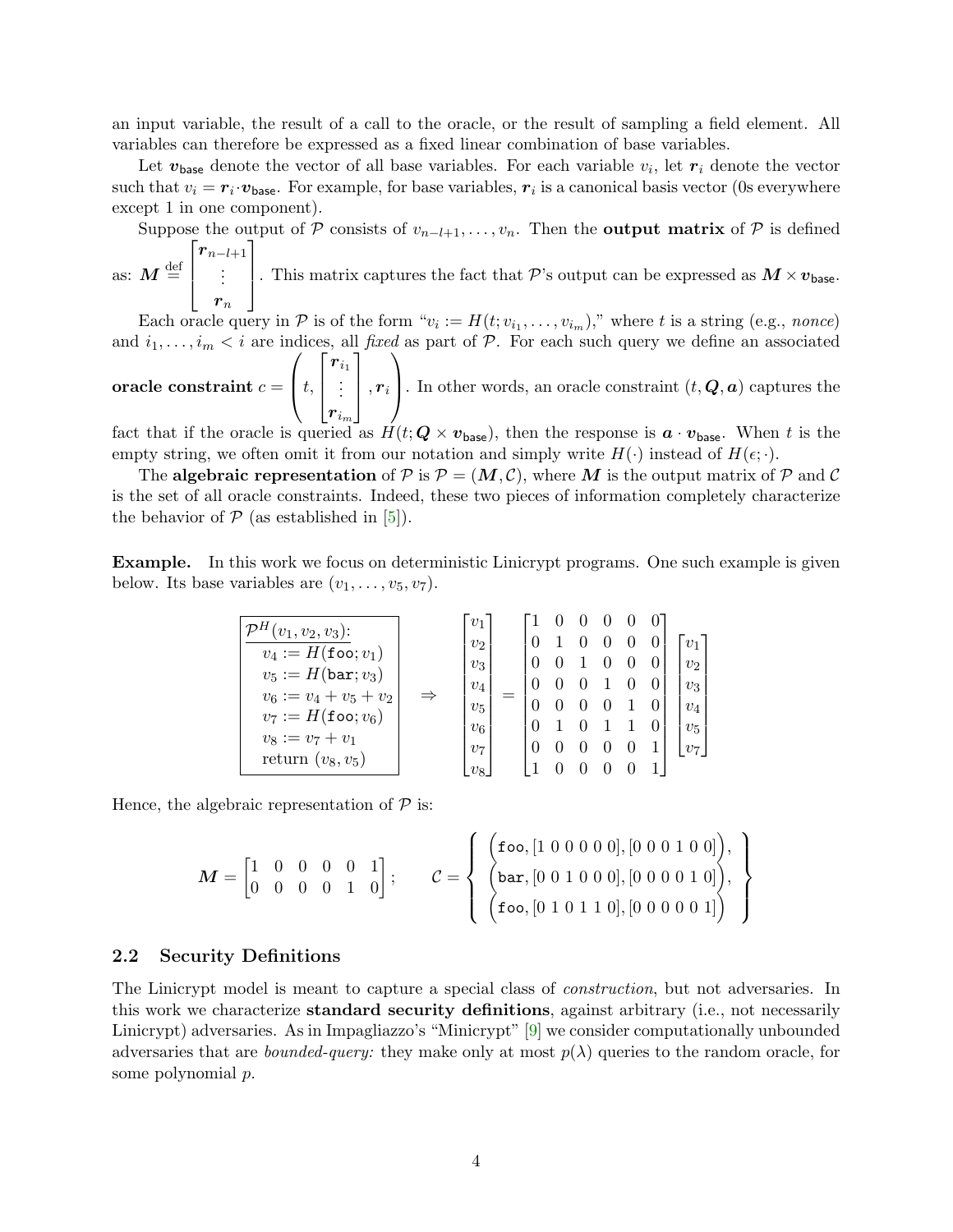**Definition 2.** Let P be a Linicrypt program over a family of fields  $\mathbb{F} = (\mathbb{F}_{\lambda})_{\lambda}$ . Then P is  $(q, \epsilon)$ -collision-resistant (in the random oracle model) if for all q-query adversaries A,  $Pr[ColGame(\mathcal{P}, \mathcal{A}, \lambda) = 1] \leq \epsilon$ , where:

| $ $ ColGame $(\mathcal{P}, \mathcal{A}, \lambda)$ :                                                                    |
|------------------------------------------------------------------------------------------------------------------------|
| instantiate a random oracle $H: \{0,1\}^* \times (\mathbb{F}_{\lambda})^* \to \mathbb{F}_{\lambda}$                    |
| $(\boldsymbol{x}, \boldsymbol{x}') \leftarrow \mathcal{A}^H(\lambda)$                                                  |
| return $(\boldsymbol{x} \neq \boldsymbol{x}') \wedge (\mathcal{P}^H(\boldsymbol{x}) = \mathcal{P}^H(\boldsymbol{x}'))$ |

**Definition 3.** Let P be as above (with k inputs). P is  $(q, \epsilon)$ -2nd-preimage-resistant (in the **random oracle model)** if for all q-query adversaries A,  $Pr[2PIGame(\mathcal{P}, \mathcal{A}, \lambda) = 1] \leq \epsilon$ , where:

> 2PIGame $(\mathcal{P}, \mathcal{A}, \lambda)$ : instantiate a random oracle  $H: \{0,1\}^* \times (\mathbb{F}_{\lambda})^* \to \mathbb{F}_{\lambda}$  $\boldsymbol{x} \leftarrow (\mathbb{F}_{\lambda})^k$  $\boldsymbol{x}' \leftarrow \mathcal{A}^H(\lambda, \boldsymbol{x})$ return  $(\boldsymbol{x} \neq \boldsymbol{x}') \wedge (\mathcal{P}^H(\boldsymbol{x}) = \mathcal{P}^H(\boldsymbol{x}'))$

# <span id="page-4-1"></span>3 Characterizing Collision-Resistance in Linicrypt

We now present our main technical result, which is a characterization of collision-resistance for Linicrypt programs.

In order to simplify the notation, we present the results for the special case of Linicrypt programs that make 1-ary calls to H. That is, every call to H is of the form  $H(t; v)$  for a single  $v \in \mathbb{F}$  (note that Linicrypt supports more general calls of the form  $H(t; v_1, \ldots, v_k)$ ). With this simplification, every oracle constraint has the form  $(t, q, a)$  where q is a simple vector (rather than a matrix as in the most general form).

This special case simplifies the notation required to express our theorems/proofs, but does not gloss over any meaningful complexity. Later in [Section 5.1](#page-15-0) we discuss what minor changes are necessary to extend these results to the unrestricted general case.

#### 3.1 Easy Case: Degeneracy

Some Linicrypt programs allow easy collisions. Consider the program  $\mathcal{P}^H(x,y) = H(x+y)$ . An obvious collision in P is  $\mathcal{P}^H(x,y) = \mathcal{P}^H(x+c, y-c)$  for any  $c \neq 0$ . This program does not use its inputs x or y individually, but depends only on  $x + y$ . Put differently, the program can be written as the composition of a lossy linear function  $(x, y \mapsto x + y)$  and another Linicrypt program  $(z \mapsto H(z))$ . No program of this form can be collision-resistant, since it suffices to simply find a collision in the lossy linear function.

<span id="page-4-0"></span>**Definition 4.** Let  $\mathcal{P} = (\mathbf{M}, \mathcal{C})$  be a deterministic Linicrypt program with n base variables. In the algebraic representation, P's variables are associated with canonical basis vectors  $r_1, \ldots, r_n$  ( $r_i$  has 0s everywhere except a 1 in the ith component). We say that  $P$  is **degenerate** if

$$
\mathit{span}(r_1,\ldots,r_n) \not\subseteq \mathit{span}\Big(\{q \mid (t,q,a) \in \mathcal{C}\} \cup \{a \mid (t,q,a) \in \mathcal{C}\} \cup \mathit{rows}(M)\Big)
$$

**Lemma 5.** If  $P$  is degenerate, then second preimages can be found with probability 1.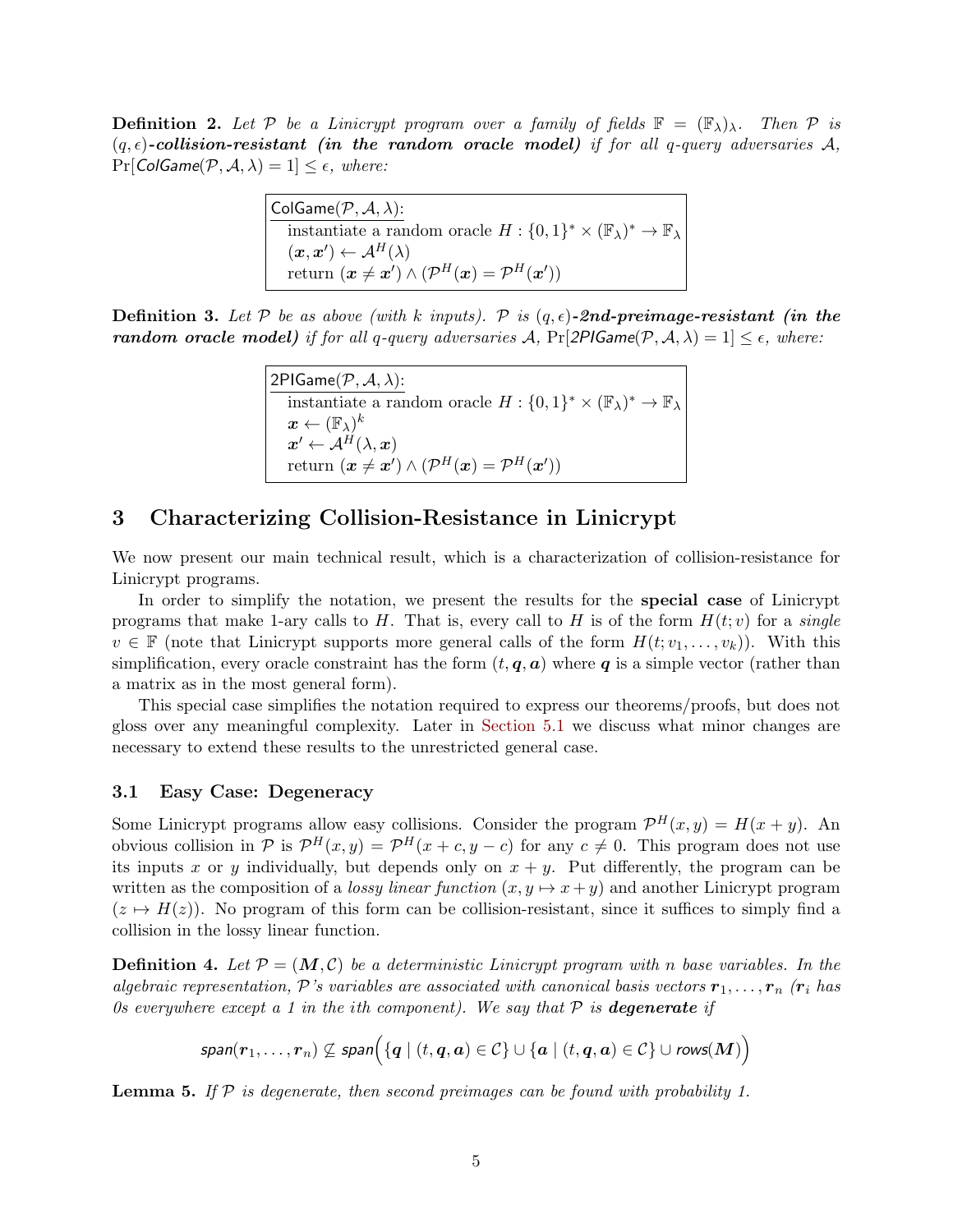*Proof.* The right-hand-side of the expression in [Definition 4](#page-4-0) considers all vectors in  $\mathcal{P}'$ 's algebraic representation. These vectors are generally expressed in terms of the basis  $\mathcal{B} = \{r_1, \ldots, r_n\}$  $\{e_1,\ldots,e_k\}\cup\{\mathbf{a}\mid (t,\mathbf{q},\mathbf{a})\in\mathcal{C}\},\$ representing the base variables in  $\mathcal P$  with the  $e_i$ 's being the input of  $P$  in canonical-basis form. If  $P$  is degenerate, then the vectors in its algebraic representation do not actually span this space.

Consider the matrix  $A_{\mathcal{P}}$ , for some Linicrypt program  $\mathcal{P}$ , whose rows are comprised of each vector in the set  $\{q \mid (t, q, a) \in C\} \cup \{a \mid (t, q, a) \in C\} \cup \text{rows}(M)$ . We can consider  $A_{\mathcal{P}} \times v_{\text{base}}$  for  $\sqrt{ }$  $e_1$ 1

 $\mathcal{P}(\boldsymbol{x})$  on some given input  $\boldsymbol{x} =$  $\begin{array}{|c|c|} \hline \quad \quad & \quad \quad & \quad \quad \\ \hline \quad \quad & \quad \quad & \quad \quad \\ \hline \quad \quad & \quad \quad & \quad \quad \\ \hline \end{array}$  $e_2$ . . .  $\boldsymbol{e}_k$   $\cdot v_{\text{base}}$ .  $A_{\mathcal{P}} \times v_{\text{base}}$  then determines concrete values for queries,

answers, and outputs in  $P$ . If two distinct inputs  $x, x'$  exist such that  $A_P \times v_{base} = A_P \times v'_{base}$  then  $\alpha$  exist such that  $A_{\alpha} \times \alpha_1 = A_{\alpha} \times \alpha_1$ certainly x' is a preimage of  $\mathcal{P}(x)$  as they both produce the same output — indeed,  $P(x')$  even makes the exact same queries to H! These instances arise exactly when  $A_{\mathcal{P}} \times v_{\text{base}} - A_{\mathcal{P}} \times v_{\text{base}}' =$  $A_{\mathcal{P}} \times (\boldsymbol{v}_{\text{base}} - \boldsymbol{v}_{\text{base}}') = 0$  which occurs when the kernel of  $A_{\mathcal{P}}$  has dimension greater than 0.

If P is degenerate, then the span of the rows of  $A_{\mathcal{P}}$  does not contain all the basis vectors:  $\mathcal{B} \not\subseteq$  span(rows( $A_{\mathcal{P}}$ )). In this case, the matrix  $A_{\mathcal{P}}$  has a non-trivial kernel.  $\Box$ 

To find a concrete set of preimages for a degenerate linicrypt program  $\mathcal{P}(x)$  we can consider the projection  $B_{\mathcal{P}}$  of ker( $A_{\mathcal{P}}$ ) onto  $A_{\mathcal{P}}$ 's input space. The projection can be constructed by embedding the  $k \times k$  identity matrix  $I_{k\times k}$  into the  $k \times n$  0 matrix (where k is the number of input vectors to  $P$  and n is the number of base vectors of  $P$ ).

$$
B_{\mathcal{P}} = \begin{bmatrix} I_{k \times k} & 0 \end{bmatrix}
$$

Then we may find a class of preimages degenerate( $\mathcal{P}$ ) =  $B_{\mathcal{P}} \cdot \text{ker}(A_{\mathcal{P}})$ . For each vector  $\delta \in$ degenerate(P) we have that  $P(x) = P(x + \delta)$ .

Applying this idea to the previous example  $\mathcal{P}^H(x,y) = H(x+y)$ , we arrive at the matrices  $A_{\mathcal{P}} = \begin{bmatrix} 1 & 1 & 0 \ 0 & 0 & 1 \end{bmatrix}, B_{\mathcal{P}} = \begin{bmatrix} 1 & 0 & 0 \ 0 & 1 & 0 \end{bmatrix}$  with  $B_{\mathcal{P}} \cdot \ker(A_{\mathcal{P}}) = \left\{c \cdot \begin{bmatrix} 1 & 0 & 0 \ -1 & 0 & 0 \end{bmatrix}\right\}$ −1  $\bigg]$ :  $c \in \mathbb{F}$  as we would expect.

### 3.2 Running Example: An Interesting Second-Preimage Attack

Consider the example program below. In fact, it is the example from [Section 2.1](#page-2-0) but with the nonces omitted and most intermediate variables unnamed:

$$
\frac{\mathcal{P}^{H}(x, y, z):}{w := H(x) + H(z) + y}
$$
  
return  $(H(w) + x, H(z))$ 

Suppose we are given  $x, y, z$  and are asked to find a second preimage  $x', y', z'$  with  $\mathcal{P}^H(x, y, z) =$  $\mathcal{P}^{H}(x',y',z')$ . Here is how to do it:

- 1. The second component of P's output is  $H(z)$ . Since we cannot hope to find a second preimage directly in H, we must set  $z' = z$ .
- 2. The key insight is to now set  $w' \neq w$  arbitrarily (hence, why we gave this value a name). We make a promise to choose  $x', y'$  so that  $w' = H(x') + H(z') + y'$ .
- 3. To have a collision, we must have  $H(w') + x' = H(w) + x$ . Importantly, x' is the only unknown value in this expression, and it is possible to simply solve for  $x'$ .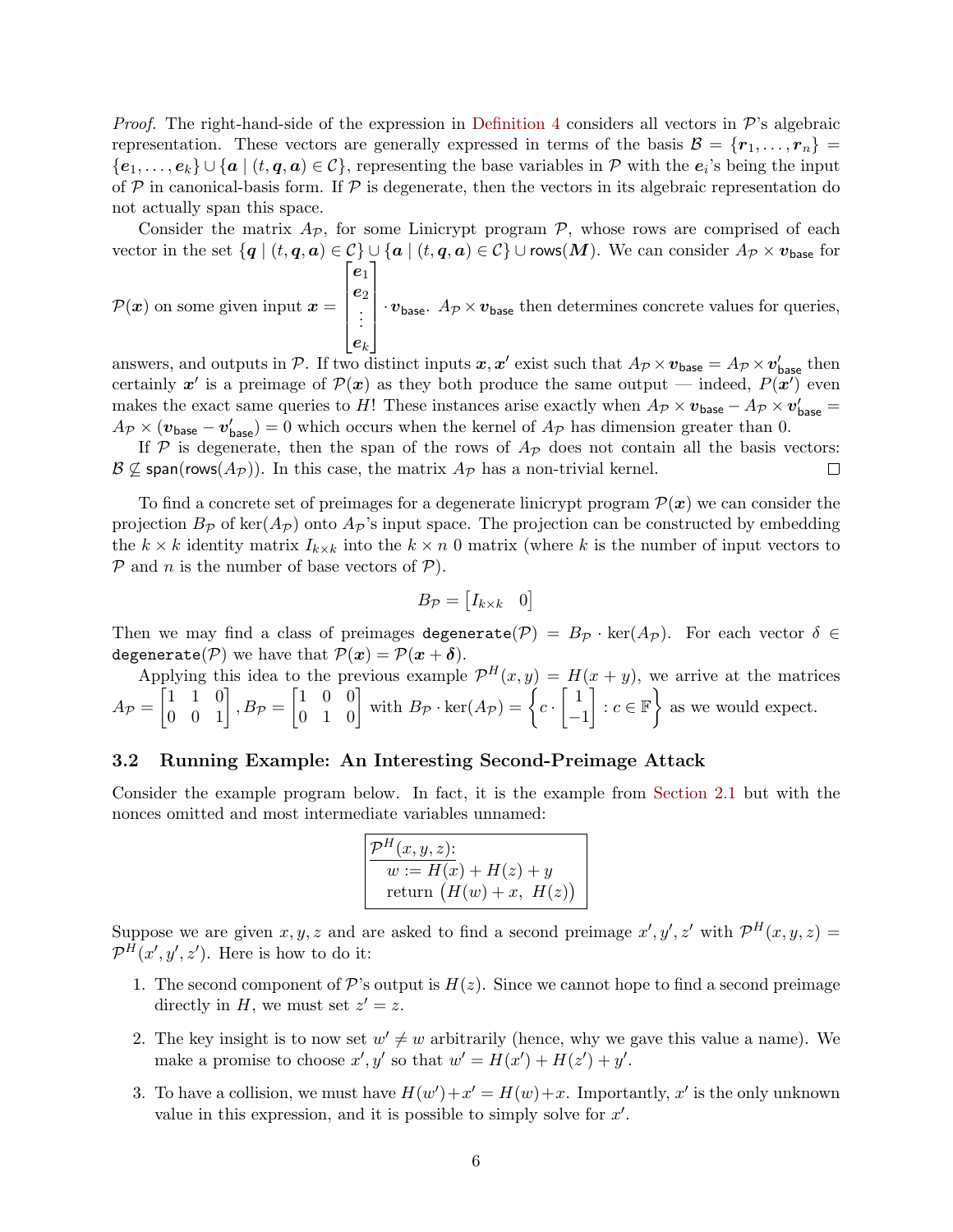4. It is time to fulfill the promise that  $w' = H(x') + H(z') + y'$ . Since  $w', x', z'$  are already fixed, we can solve for  $y'$ .

Note that we are guaranteed that  $(x, y, z) \neq (x', y', z')$  since the two computations of P lead to different intermediate values  $w \neq w'$  (and P is deterministic).

Perspective. This example is representative of how second preimages can be computed in arbitrary Linicrypt programs. Given an input  $x$  for  $\mathcal{P}^H$ , we compute a second preimage  $x'$  by focusing on the oracle queries that  $\mathcal{P}^H(\bm{x})$  and  $\mathcal{P}^H(\bm{x}')$  will make:

- 1. Designate some of the oracle queries to take the same values in both  $\mathcal{P}^H(x)$  and  $\mathcal{P}^H(x')$ . In our example, we decided that the oracle query  $H(z)$  would take the same values in both computations.
- 2. Identify the first query that we will assign different values in the two computations. Set the input to this query arbitrarily in  $\mathcal{P}^{H}(\boldsymbol{x}')$ . In our example, we identify the  $H(w)$  query to take on different values and set  $w' \neq w$  arbitrarily.
- 3. Repeatedly make followup oracle queries as they become possible, while using linear algebra to solve for other intermediate values. In our example, we call  $H(w')$ , which allows us to solve for x', which allows us to call  $H(x')$ , which allows us to solve for y'.

#### 3.3 Collision Structures for Finding Second Preimages

We have given a rough outline of how (we claim) Linicrypt second preimages must be found. The next step is to formalize what is required of  $P$  in terms of its algebraic representation.

In step 2 above, we identify a query whose input will be chosen arbitrarily. Suppose that query corresponds to constraint  $(t, q, a)$ . Since this is the first value that is fixed differently in  $\mathcal{P}^H(x)$ and  $\mathcal{P}^{H}(\boldsymbol{x}')$ , we must have q linearly independent of the vectors that are already fixed by step 1. Otherwise it would not be possible to find two consistent values for this query.

In steps 2 and 3 above, we repeatedly query  $H$ , and we have written the attack outline to suggest we never get "stuck." One way we could get stuck is to make some query  $H(x')$  for the first time, when we have already fixed (either directly or indirectly) what  $H(x')$  must be. If this is the case, then we cannot succeed with probability better than  $1/|\mathbb{F}_{\lambda}|$ . To avoid this case, every query we make in steps 2 & 3 of the outline must correspond to a constraint  $(t, \mathbf{q}, \mathbf{a})$  where  $\mathbf{a}$  is linearly independent of the values that have already been fixed.

The following definition formalizes these algebraic intuitions:

<span id="page-6-0"></span>**Definition 6.** Let  $\mathcal{P} = (\mathbf{M}, \mathcal{C})$  be a Linicrypt program. A **collision structure** for  $\mathcal{P}$  is a tuple  $(i^*; c_1, \ldots, c_n)$ , where:

1.  $c_1, \ldots, c_n$  is an ordering of C, and we write  $c_i = (t_i, \mathbf{q}_i, \mathbf{a}_i)$ .

$$
\text{2. } \textit{\textbf{q}}_{i^*} \not\in \textit{span}\Big(\{\textit{\textbf{q}}_1, \ldots, \textit{\textbf{q}}_{i^*-1}\} \cup \{\textit{\textbf{a}}_1, \ldots, \textit{\textbf{a}}_{i^*-1}\} \cup \textit{rows}(\textit{\textbf{M}})\Big)
$$

 $\beta.$  For  $j\geq i^{*}\colon a_{j}\not\in {\sf span}\Big(\{\bm{q}_{1},\ldots,\bm{q}_{j}\}\cup\{\bm{a}_{1},\ldots,\bm{a}_{j-1}\}\cup{\sf rows}( \bm{M})\Big)$ 

Connecting to the previous intuition, a collision-finding attack will let oracle queries  $c_1, \ldots, c_{i^*-1}$ be the same in both executions  $\mathcal{P}^H(\bm{x})$  and  $\mathcal{P}^H(\bm{x}')$ . Then  $c_{i^*}$  is the first oracle query that the attack fixes differently for the two executions. Property (2) of the definition ensures that it is possible to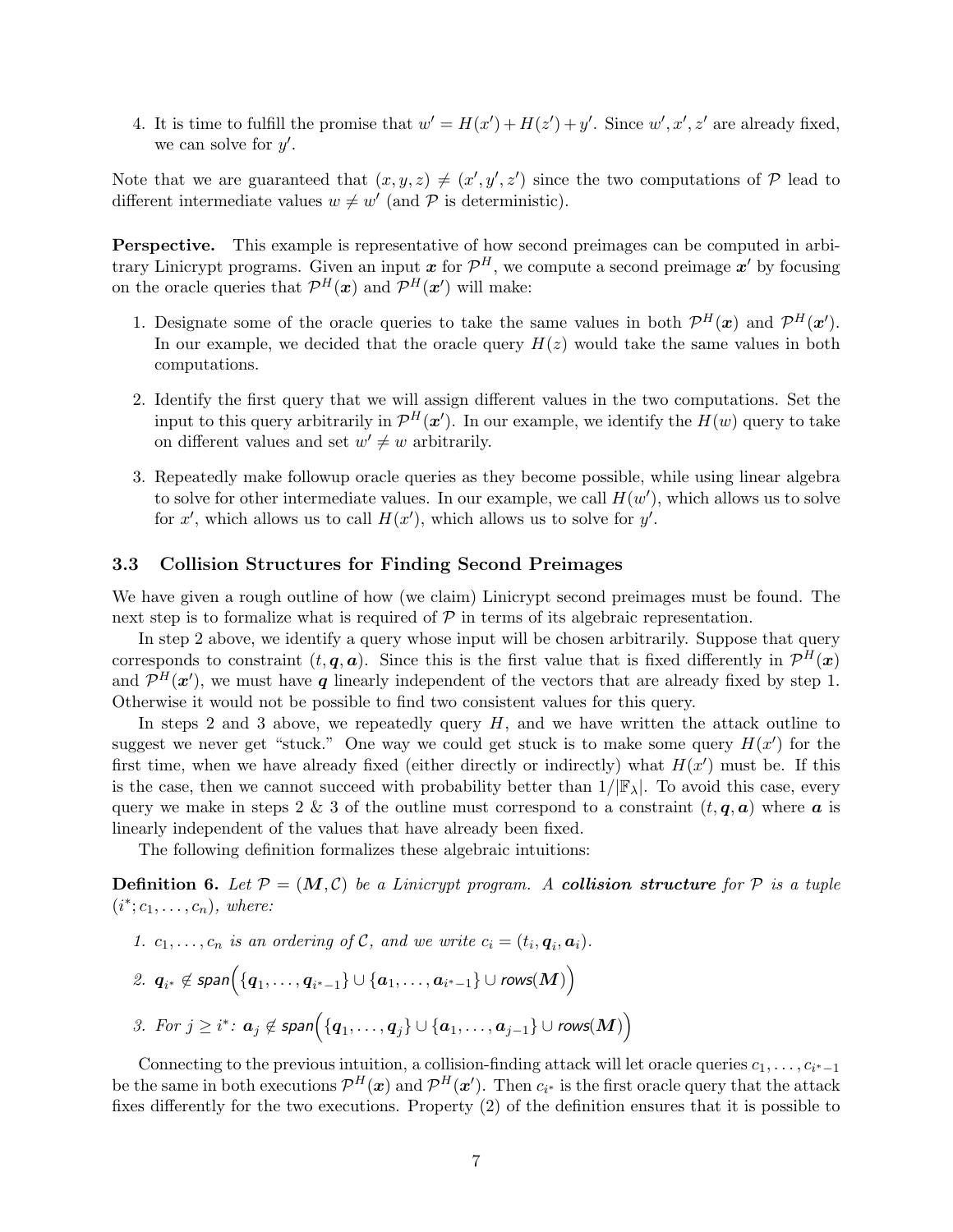find 2 query values that are consistent with the previously fixed values. Property (3) captures the fact that from this point forward, no query should be forced to result in an output value that has already been fixed.

Running example. We now revisit the running example from before, to illustrate a collision structure for it. The base variables of this program are x, y, z,  $H(x)$ ,  $H(z)$ ,  $H(w)$ . Below is the algebraic representation of this program, with the oracle constraints arranged to show a collision structure (we do not write the empty nonces of the oracle constraints):

$$
M = \begin{bmatrix} x & y & z & H(x) & H(z) & H(w) \\ 1 & 0 & 0 & 0 & 0 & 1 \\ 0 & 0 & 0 & 0 & 1 & 0 \\ \hline q_1 = \begin{bmatrix} -5 & -0 & 0 & 0 & 0 & 0 \\ 0 & 0 & 0 & 1 & 0 & 0 \\ 0 & 0 & 0 & 1 & 0 & 0 \\ \end{bmatrix} & H(z) \n-\frac{a_1}{a_*} = \frac{a_1}{a_2} = \begin{bmatrix} 0 & 0 & 0 & 0 & 0 & 1 \\ -5 & 0 & 0 & 0 & 0 & 0 & 0 \\ 0 & 0 & 0 & 0 & 0 & 0 & 0 \\ \end{bmatrix} & H(z) \n-\frac{a_1}{a_*} = \frac{a_2}{a_2} = \begin{bmatrix} 0 & 0 & 0 & 0 & 0 & 0 & 1 \\ -5 & 0 & 0 & 0 & 0 & 0 & 0 \\ 0 & 0 & 0 & 0 & 1 & 0 & 0 \\ \end{bmatrix} & H(w) = H(y + H(x) + H(z)) \na_3 = \begin{bmatrix} 0 & 0 & 0 & 0 & 1 & 0 & 0 \\ 0 & 0 & 0 & 0 & 1 & 0 & 0 \\ 0 & 0 & 0 & 0 & 0 & 0 & 0 \\ \end{bmatrix}
$$

This ordering of queries is indeed a collision structure since:

- $q_2$  is linearly independent of all vectors above it in this diagram.
- $\bullet$   $a_2$  is linearly independent of all vectors above it in this diagram.
- $\bullet$   $a_3$  is linearly independent of all vectors above it in this diagram.

Second-preimage-finding algorithm. In [Figure 1](#page-8-0) we give an algorithm that finds second preimages by following the intuitive strategy above, from a given collision structure.

**Lemma 7.** If a collision structure  $(i^*; c_1, \ldots, c_n)$  exists for P, and P is not degenerate, then the second-preimage resistance of  $P$  is comprehensively broken. Specifically, let  $A$  refer to FindSecondPreimage $(\mathcal{P}, (i^*; c_1, \ldots, c_n), \cdot)$ . Then:

$$
\Pr\Big[2\textit{PIGame}(\mathcal{P}, \mathcal{A}, \lambda) = 1\Big] = 1
$$

*Proof.* Given x, the goal is to compute a second preimage x'. The computation of  $\mathcal{P}^H(x')$  has a certain set of base variables  $v'$ , and it suffices to compute those instead since  $x' = (e_1 \cdot v', \ldots, e_k \cdot v')$ . The attack FindSecondPreimage fixes one linear constraint of  $v'$  at a time, until  $v'$  is completely determined.

It suffices to show the following about the behavior of FindSecondPreimage:

- 1. It computes a different set of base variables  $v'$  than those of  $\mathcal{P}^H(x)$ .
- 2. It never adds incompatible (unsatisfiable) linear constraints on  $v'$ .
- 3. Values  $v'$  are consistent with H. Namely, if  $(t, q, a) \in \mathcal{C}$ , then  $H(t; q \cdot v') = a \cdot v'$ .
- 4. By the end of the computation, enough constraints have been added to completely determine  $v'.$

Property 1 holds since  $q_{i^*} \cdot v \neq q_{i^*} \cdot v'$  by design. Regarding property 2: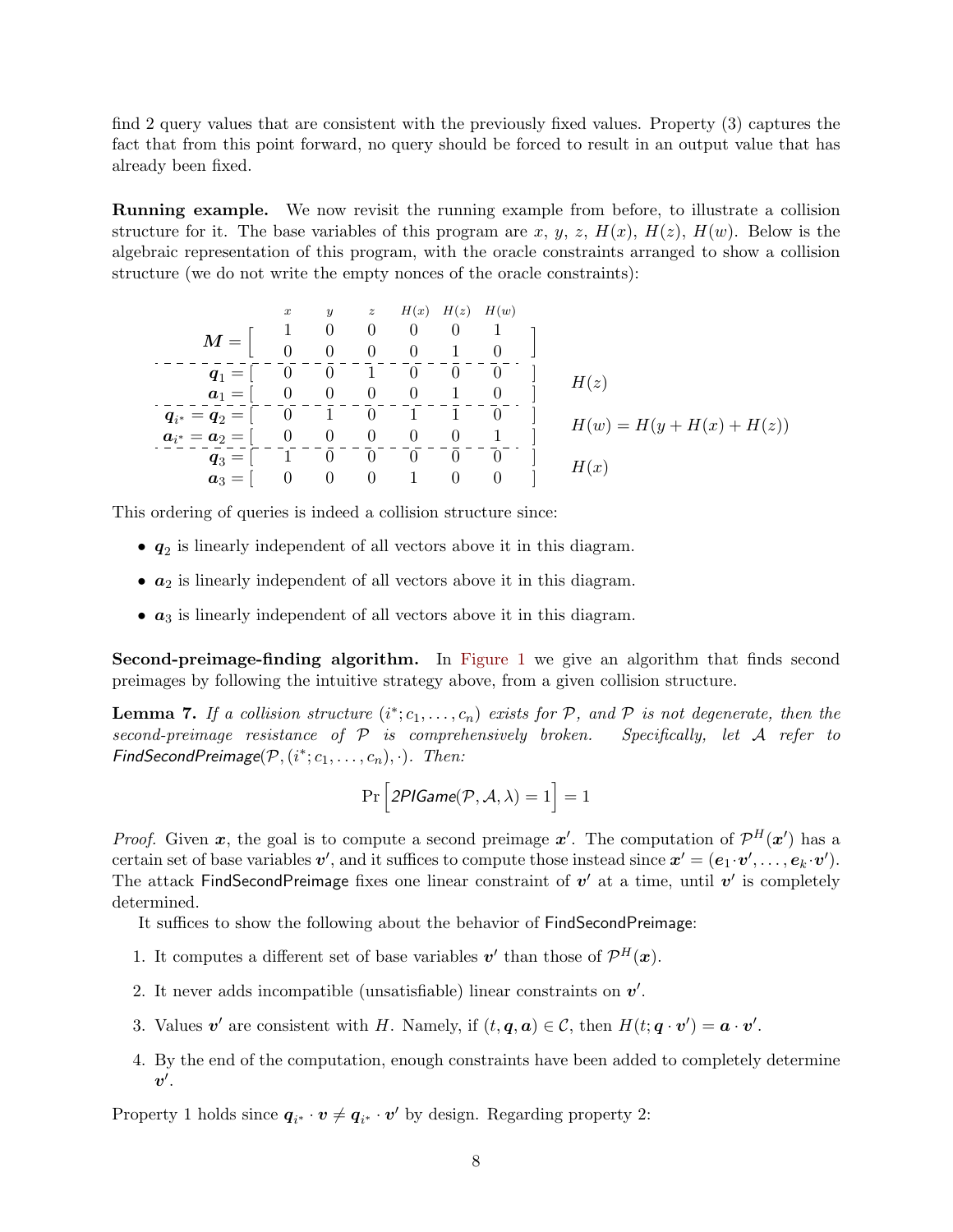$\mathsf{FindSecondPreimage}\Big(\mathcal{P}=(\bm{M},\mathcal{C}), (i^*; c_1,\ldots,c_n), \bm{x}\Big)$  : compute v, the set of base variables in computation  $\mathcal{P}^H(\boldsymbol{x})$ initialize an empty set of linear constraints on unknowns  $v'$ add constraint  $M v = M v'$ for  $i = 1$  to  $i^* - 1$ : add constraints  $q_i \cdot v = q_i \cdot v'$  and  $a_i \cdot v = a_i \cdot v'$ choose a value  $v^* \in \mathbb{F}_{\lambda}$  arbitrarily, with  $v^* \neq q_{i^*} \cdot v$ add constraint  $v^* = \boldsymbol{q}_{i^*} \cdot \boldsymbol{v}'$ for  $i = i^*$  to n: if  $q_i \cdot v'$  is not already uniquely determined by current constraints: choose  $r \in \mathbb{F}_{\lambda}$  arbitrarily and add constraint  $r = \boldsymbol{q}_i \cdot \boldsymbol{v}'$ call  $s := H(t_i, \mathbf{q}_i \cdot \mathbf{v}')$  // $\mathbf{q}_i \cdot \mathbf{v}'$  guaranteed to be uniquely determined here add constraint  $s = a_i \cdot v'$  $\text{return }(\bm{e}_1 \cdot \bm{v}', \ldots, \bm{e}_k \cdot \bm{v}')$ 

<span id="page-8-0"></span>Figure 1: Method for computing second preimages

- The constraints on  $v'$  that are added for M and in the first for-loop are self-consistent by construction they already have a valid solution in  $v$ .
- The constraint involving  $q_{i^*}$  is compatible with the previous constraints since  $q_{i^*}$  is linearly independent of the previous constraint vectors  $\{\bm q_1,\ldots,\bm q_{i^*-1}\}\cup\{\bm a_1,\ldots,\bm a_{i^*-1}\}\cup$  rows $(\bm M),$ by the collision structure property.
- Similarly, a constraint involving  $q_i$  for  $i \geq i^*$  (if-statement within last for-loop) is only added in the case that  $q_i$  is linearly independent of the previous constraint vectors.
- The constraint involving  $a_i$  in the second for-loop is consistent since  $a_i$  is linearly independent of existing constraint vectors, again by the collision structure property.

Regarding property 3: for oracle constraints  $c_i$  with  $i < i^*$ , consistency with H is ensured by agreeing with the existing values v. For constraints  $c_i$  with  $i \geq i^*$ , consistency is guaranteed since the second for-loop actually calls H to determine the consistent way to constrain  $a_i \cdot v'$ .

Property 4 follows from the fact that  $P$  is not degenerate. We can see that  $M \times v'$ ,  $q \cdot v'$ , and  $a \cdot v'$  are fixed/determined by the end of the computation, for all  $(t, q, a) \in \mathcal{C}$ . Non-degeneracy implies that the input of  $P$  (and hence all base variables) is uniquely determined.  $\Box$ 

#### 3.4 Efficiently Finding Collision Structures

In this section we show that it is possible to efficiently determine whether a Linicrypt program has a collision structure, by analyzing its algebraic representation. The algorithm for finding a collision structure is given in [Figure 2.](#page-9-0)

**Lemma 8.** FindColStruct(P) [\(Figure 2\)](#page-9-0) outputs a collision structure for P if and only if one exists. Furthermore, the running time of  $\mathsf{FindColStruct}$  is polynomial (in the size of  $\mathcal P$ 's algebraic representation).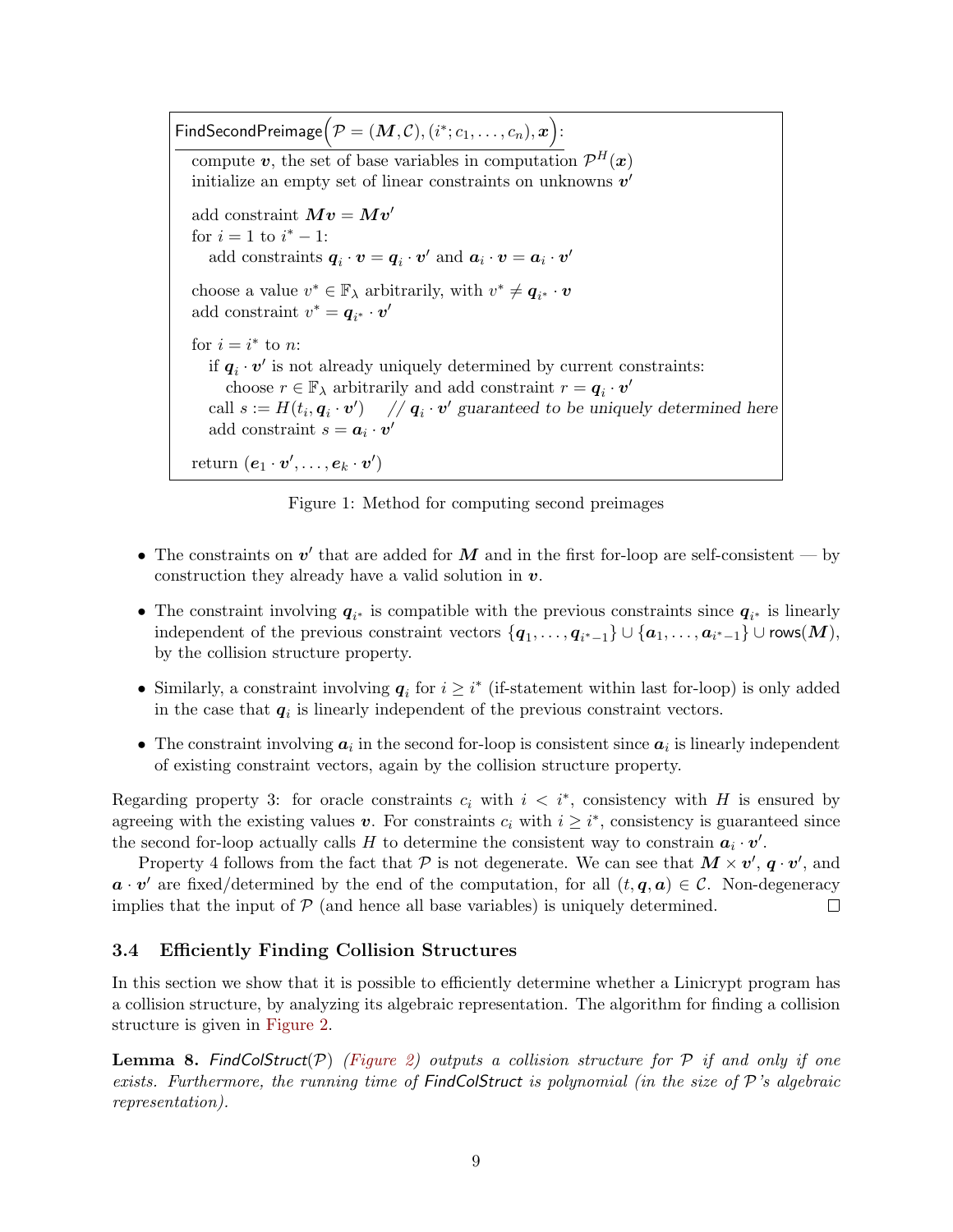FindColStruct $(\mathcal{P} = (\boldsymbol{M}, \mathcal{C}))$ : LEFT  $:=$   $\mathcal{C}$  $RIGHT := empty stack$  $V := \{q \mid (t, q, a) \in C\} \cup \{a \mid (t, q, a) \in C\} \cup \text{rows}(M)$ , as a multi-set // below: " $V \setminus \{a\}$ " means "V with multiplicity of a reduced by 1" while  $\exists (t, q, a) \in \mathsf{LEFT}$  such that  $a \notin \mathsf{span}(V \setminus \{a\})$ : remove  $(t, q, a)$  from LEFT push  $(t, q, a)$  to RIGHT reduce multiplicity of  $q, a$  in V by 1 while  $\exists (t, q, a) \in \mathsf{RIGHT}$  such that  $q \in \mathsf{span}(V)$ : remove  $(t, q, a)$  from RIGHT add  $(t, q, a)$  to LEFT increase multiplicity of  $q, a$  in V by 1 if RIGHT is nonempty: set  $i^* := |LEFT| + 1$ write LEFT =  $(c_1, \ldots, c_{i^*-1})$ , where order doesn't matter write  $\mathsf{RIGHT} = (c_{i^*}, \ldots, c_n)$  in reverse order of insertion return  $(i^*; c_1, \ldots, c_n)$ else: return ⊥

<span id="page-9-0"></span>Figure 2: Method for finding collision structures in a Linicrypt program.

*Proof.* Some useful invariants in FindColStruct are that at any time, LEFT ∪ RIGHT =  $\mathcal{C}$  and V is a multiset of the vectors appearing in  $rows(M)$  and LEFT. Note that FindColStruct works in two phases: it starts with all oracle queries in LEFT and in the first phase moves some to RIGHT. In the second phase, it moves some of the oracle queries back into LEFT.

 $(\Rightarrow)$  First, we argue that if FindColStruct $(\mathcal{P}) = (i^*; c_1, \ldots, c_n) \neq \bot$ , then this output is indeed a collision structure. Write each oracle constraint  $c_i$  as  $c_i = (t_i, \boldsymbol{q}_i, \boldsymbol{a}_i)$ .

- At the time the second while-loop terminates, we must have  $q_{i^*} \notin \text{span}(V)$  since otherwise  $c_{i^*}$  would have been moved to <code>LEFT</code>. But  $V = \{\bm q_1, \ldots, \bm q_{i^*-1}\} \cup \{\bm a_1, \ldots, \bm a_{i^*-1}\} \cup \mathsf{rows}( \bm M),$ so this establishes one of the required properties of a collision structure.
- For  $j \geq i^*$ , consider the time at which  $c_j$  is about to be added to RIGHT in the first while-loop (i.e., the point that the while loop body is entered). At that point, LEFT =  $\{c_1, \ldots, c_i\}$ , so V contains  $\{q_1,\ldots,q_j\}\cup\{a_1,\ldots,a_j\}\cup\mathsf{rows}(M)$ . Since the while-loop condition is fulfilled, we have

$$
\boldsymbol{a}_j \not\in \mathsf{span}(V \setminus \{\boldsymbol{a}_j\}) = \mathsf{span}\Big(\{\boldsymbol{q}_1,\ldots,\boldsymbol{q}_j\} \cup \{\boldsymbol{a}_1,\ldots,\boldsymbol{a}_{j-1}\} \cup \mathsf{rows}(\boldsymbol{M})\Big)
$$

which is the other condition required for a collision structure.

(←) For the other direction, suppose  $(i^*, c_1, \ldots, c_n)$  is some collision structure for P. We will show that the algorithm adds  $c_{i^*}, \ldots, c_n$  to RIGHT in the first phase, but does not move  $c_{i^*}$  back to LEFT in the second phase. This implies that the algorithm terminates with  $|RIGHT| \neq \emptyset$ , so by the previous reasoning it outputs some valid collision structure (perhaps different than the collision structure we are assuming exists).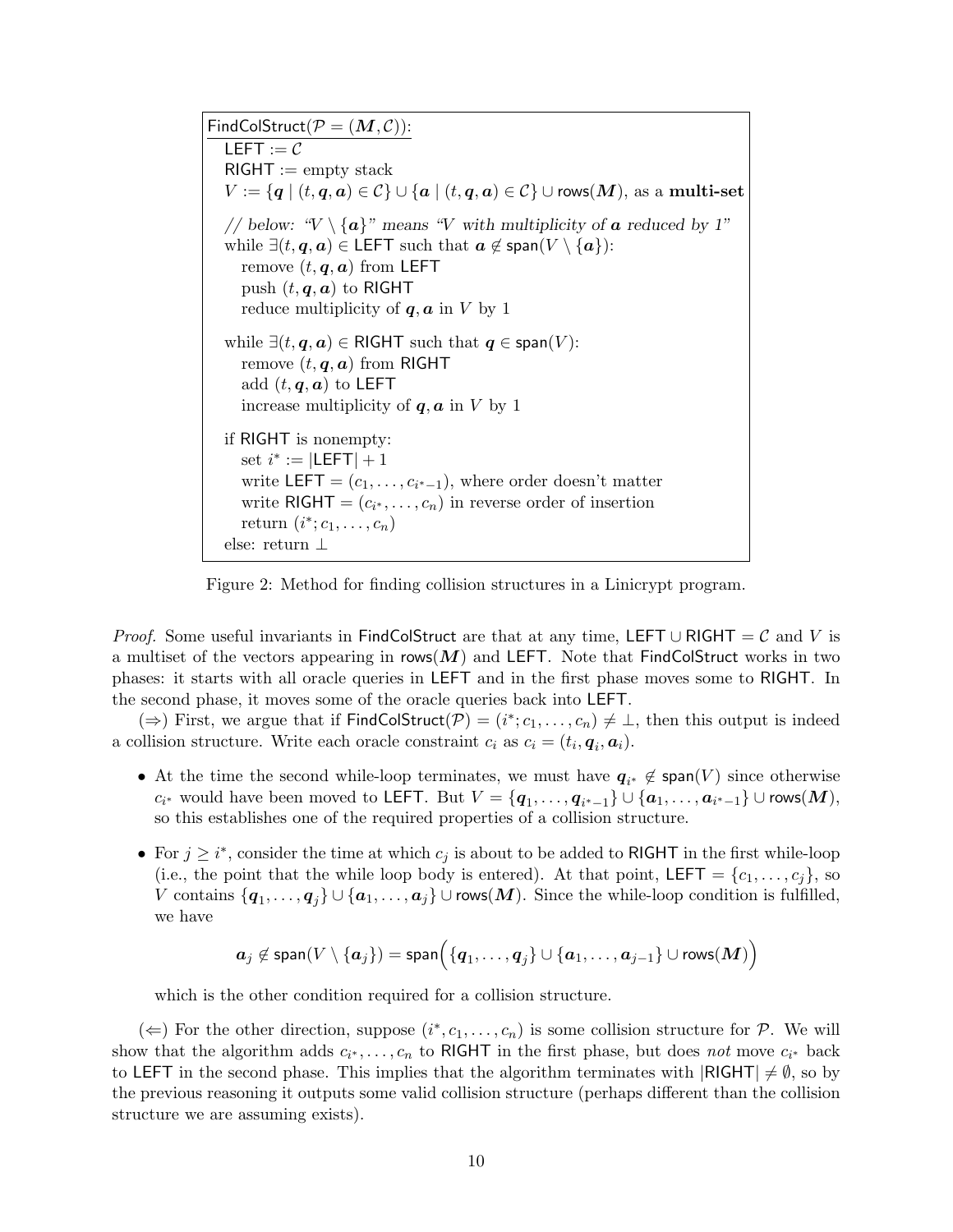The fact that  $c_{i^*}, \ldots, c_n$  are added to RIGHT in the first phase is essentially the converse of what was shown above. For example, the collision structure property is that  $a_n \notin \text{span}(\{q_1, \ldots, q_n\} \cup$ 

 $\{a_1,\ldots,a_{n-1}\}\cup \text{rows}(M)\big)$ , implying that  $c_n$  can trigger the while-loop and be added to RIGHT immediately. Note that even if other constraints are added to RIGHT in this phase, it only makes V smaller, so only causes the condition to check a smaller span than in the collision-property definition. A simple inductive argument establishes that  $c_i^*, \ldots, c_n$  are eventually added to RIGHT.

Since  $\{c_{i^*},\ldots,c_n\}\subseteq \textsf{RIGHT}$  after the first phase, we must have LEFT  $\subseteq \{c_1,\ldots,c_{i^*-1}\}$  after the first phase. We want to show that  $c_{i^*}$  is never placed back into LEFT. For the sake of contradiction, suppose not. Define S to be a set of indices such that  $\mathsf{LEFT} = \{c_i \mid i \in S\}$  at the time  $c_{i^*}$  is about to be moved into <code>LEFT.</code> Then  $\bm{q}_{i^*} \in \mathsf{span}(\mathsf{rows}( \bm{M} ) \cup \{ \bm{q}_i, \bm{a}_i \mid i \in S \} ).$  We can then write:

$$
\boldsymbol{q}_{i^*} = \sum_{j \in S} \alpha_j \boldsymbol{q}_j + \sum_{j \in S} \beta_j \boldsymbol{a}_j + \boldsymbol{\gamma M}
$$

For  $j > i^*$ , the constraint  $c_j$  was previously in RIGHT and was moved back into LEFT. The only way to be moved back into LEFT is for  $q_j$  to be in the span of other vectors already in LEFT (and hence already on the right-hand side of this expression). Hence, without loss of generality we can remove the terms involving  $q_j$  for  $j > i^*$ , to obtain:

$$
\boldsymbol{q}_{i^*} = \sum_{j \in S\setminus \{i^*,...,n\}} \alpha_j' \boldsymbol{q}_j + \sum_{j \in S} \beta_j' \boldsymbol{a}_j + \boldsymbol{\gamma}' \boldsymbol{M}
$$

Let  $j^*$  be the highest  $j \in S$  for which  $\beta'_j \neq 0$ . There are two cases.

Case  $j^* < i^*$ : Then all of the nonzero terms  $q_j, a_j$  on the right-hand side have subscript less than  $i^*$ . This contradicts the fact (from the original collision structure) that  $q_{i^*} \notin \text{span}(\text{rows}(M) \cup$  ${q_j, a_j | j < i^*}.$ 

Case  $j^* > i^*$ : We can solve for  $a_{j^*}$  in the above expression, yielding:

$$
\boldsymbol{a}_{j^*} = -\frac{1}{\beta'_{j^*}} \left( \sum_{j \in S \setminus \{i^*, \dots, n\}} \alpha'_j \boldsymbol{q}_j - \boldsymbol{q}_{i^*} + \sum_{j \in S \setminus \{j^*\}} \beta'_j \boldsymbol{a}_j + \boldsymbol{\gamma}' \boldsymbol{M} \right)
$$

But now all nonzero  $q_j$  and  $a_j$  terms on the right-hand side have subscript less than  $j^*$ . This contradicts the fact (from the original collision structure) that  $a_{j^*} \notin \text{span}(\{q_j \mid j < j^*\} \cup \{a_j \mid j < j\})$  $j^*\}\cup \mathrm{rows}(M)).$ 

In either case we have a contradiction to the claim that  $c_{i^*}$  is moved back into LEFT. Since the algorithm terminates with at least  $c_{i^*} \in \text{RIGHT}$ , it outputs some valid collision structure.  $\Box$ 

#### 3.5 Breaking Collision Resistance implies Collision Structure

So far our discussion has centered around the relationship between collision structures and secondpreimage resistance. We now show that if  $P$  fails to be even *collision resistant* (in the random oracle model), then it has a collision structure. The main approach is to observe the oracle queries made by an arbitrary attacker (who computes a collision), and "extract" a collision structure from these queries.

The results in this subsection hold only for the following subclass of Linicrypt programs. In [Section 5.2](#page-15-1) we discuss specifically why the results are restricted to this subclass.

**Definition 9.** Let  $\mathcal{P} = (M, \mathcal{C})$  be a Linicrypt program, with  $\mathcal{C} = \{(t_1, q_1, a_1), \ldots,$  $(t_n, \boldsymbol{q}_n, \boldsymbol{a}_n)$ . If all of  $\{t_1, \ldots, t_n\}$  are distinct then we say that  $P$  has **distinct nonces**.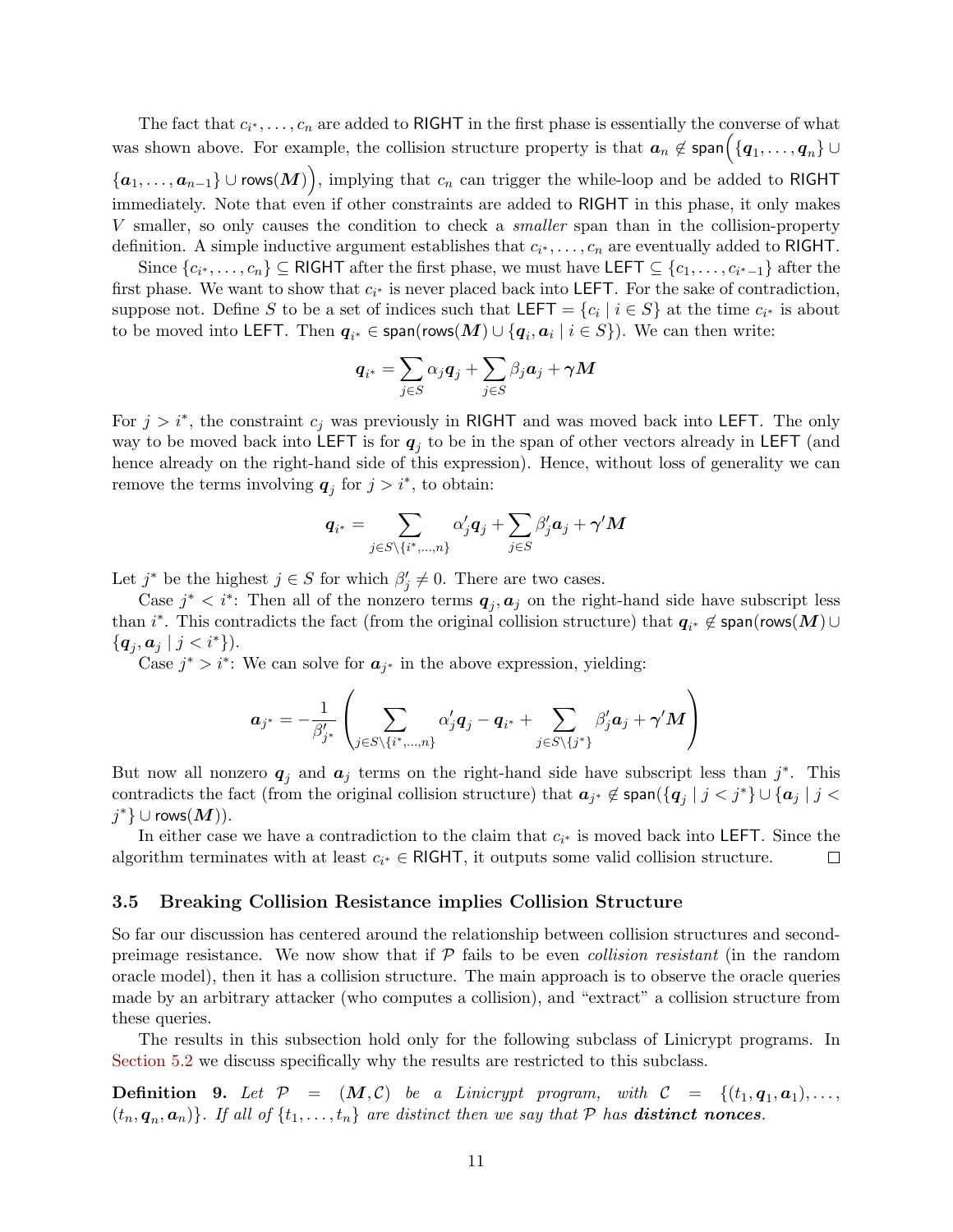**Lemma 10.** Let  $P$  be a deterministic Linicrypt program with distinct nonces that makes n oracle queries. Let  $A$  be an oracle program that makes at most  $N$  oracle queries. If

$$
\Pr[\text{ColGame}(\mathcal{P}, \mathcal{A}, \lambda) = 1] > \left(\frac{N}{n}\right)^{2n} / |\mathbb{F}_{\lambda}|
$$
\nor if

\n
$$
\Pr[\text{2PIGame}(\mathcal{P}, \mathcal{A}, \lambda) = 1] > \left(\frac{N}{n}\right)^n / |\mathbb{F}_{\lambda}|
$$

then P either has a collision structure or is degenerate.

*Proof.* Without loss of generality, we can assume the following about  $\mathcal{A}$ :

- Let  $(x, x')$  be the two preimages from the games (in 2PIGame A gets x as input and gives  $x'$ as output; in ColGame A outputs both  $x$  and  $x'$ ). We assume that  $\mathcal{A}^H$  has made the oracle queries that  $\mathcal{P}^{H}(\bm{x})$  and  $\mathcal{P}^{H}(\bm{x}')$  will make. In ColGame this can be achieved by modifying A to run these two computations as its last action. In 2PIGame this can be achieved by having A run  $\mathcal{P}^{H}(\boldsymbol{x})$  as its first action and  $\mathcal{P}^{H}(\boldsymbol{x}')$  as its last action.
- A never repeats a query to  $H$ . This can be achieved by simple memoization. Note that when A runs, say,  $\mathcal{P}^{H}(x')$  as its last action, some of those oracle queries may have been made previously.
- $\mathcal{A}^H$  can actually output  $(v, v')$ , where v is the set of base variables in the computation of  $\mathcal{P}^H(\bm{x})$ , and  $\bm{v}'$  the base variables in  $\mathcal{P}^H(\bm{x}')$ . This is because the base variables are computed during the process of running  $\mathcal{P}^H(\bm{x})$  and  $\mathcal{P}^H(\bm{x}')$ .

Note that the base variables have the following property. Let  $c = (t, q, a)$  be one of the oracle constraints of P. Then the computation  $\mathcal{P}^H(x)$  (and hence  $\mathcal{A}^H$  as well) at some point makes an oracle query  $H(t, \mathbf{q} \cdot \mathbf{v})$  and gets a response  $\mathbf{a} \cdot \mathbf{v}$ .

From these assumptions, whenever  $A$  outputs a successful collision there exist well-defined mappings  $T, T': \mathcal{C} \to \mathbb{N}$  such that:

- For every constraint  $c = (t, q, a) \in \mathcal{C}$ , the  $T(c)$ th query made by  $\mathcal{A}^H$  is the one corresponding to oracle constraint c in the computation of  $\mathcal{P}^H(\boldsymbol{x})$ . In other words, it is the query in which  $\mathcal{A}^H$  "decided" what  $\boldsymbol{q} \cdot \boldsymbol{v}$  should be (and learned what  $\boldsymbol{a} \cdot \boldsymbol{v}$  was as a result of the query).
- Similarly, the  $T'(c)$ th query made by  $\mathcal{A}^H$  is the one corresponding to oracle constraint c in the computation of  $\mathcal{P}^{H}(\boldsymbol{x}')$ . This is the query in which  $\boldsymbol{q} \cdot \boldsymbol{v}'$  was determined.

How many possible mappings  $(T, T')$  are there if A makes N oracle queries? Let  $N_i$  be the number of oracle queries that A makes which have nonce  $t_i$ . Since the nonces are distinct, we have  $\sum_i N_i \le N$ . There are only  $N_i$  choices for how T or T' can map  $T(c_i)$ . Hence there are at most  $\prod_{i=1}^n \overline{N}_i^2$  possible  $(T, T')$  mappings. However, in the 2PIGame, the mapping T is completely fixed since we assume A performs the computation  $\mathcal{P}^H(x)$  as its first action. In that case, there are only  $\prod_{i=1}^n N_i$  choices of the mapping T'. These products are maximized when each  $N_i = N/n$ , so we get an upper bound of  $(N/n)^{2n}$  possible  $(T, T')$  mappings in the ColGame and  $(N/n)^n$  mappings in the 2PIGame.

Applying the pigeonhole principle and uniting both cases from the statement of the lemma (collision game and second preimage game), there is a *specific*  $(T, T')$  such that:

 $Pr[\mathcal{A}^H$  outputs a valid collision while using mappings  $(T, T')] > 1/|\mathbb{F}_\lambda|$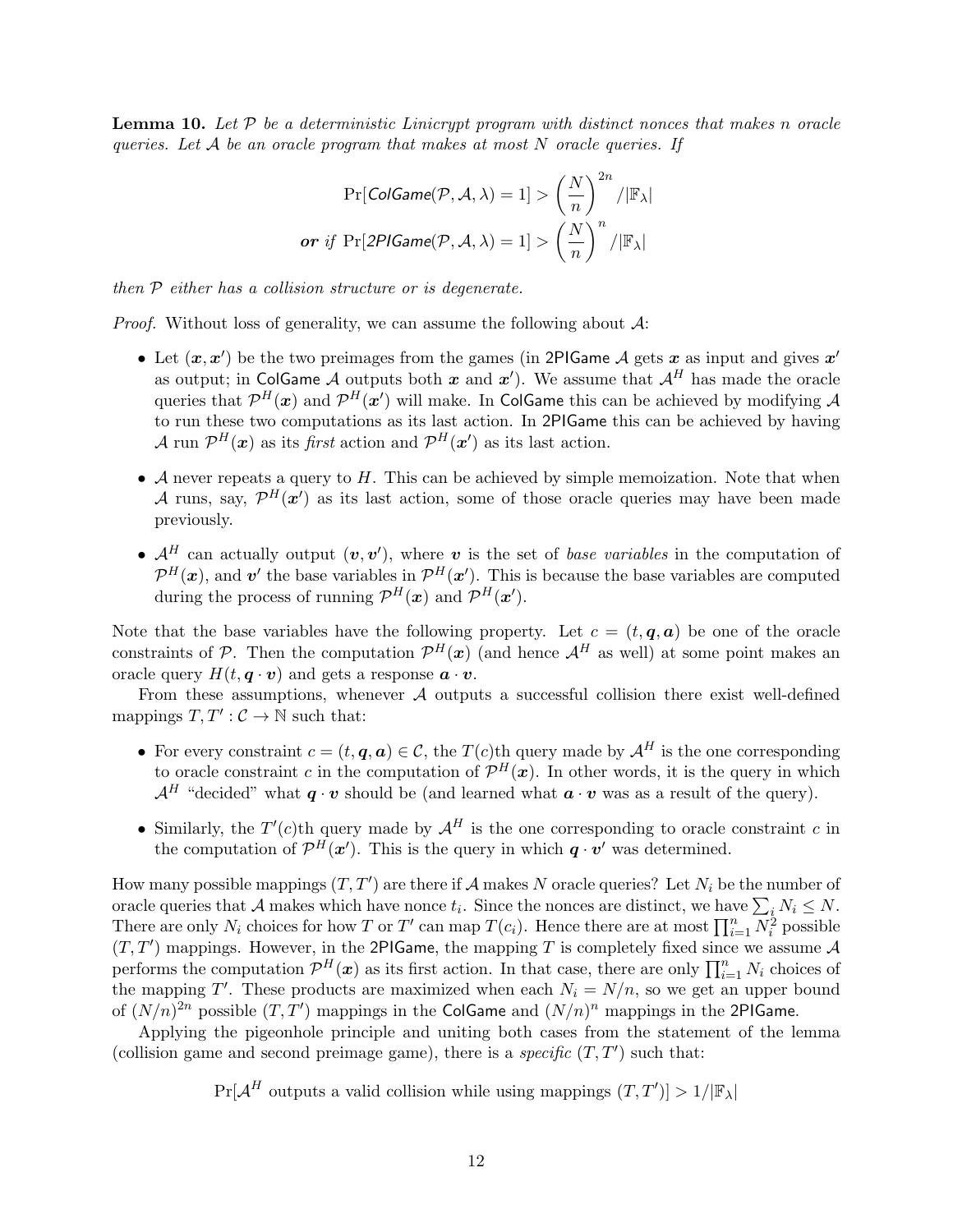For the rest of the proof, we condition on the event that  $A$  computes a collision while using this specific mapping  $(T, T')$ . This is without loss of generality by making A, as its final action, output  $\perp$  if it observes that some different mapping is used. Hence we can view the association between oracle calls of  $P$  and  $A$  as fixed a priori. That is, we can know in advance that a particular oracle call of A will determine the value of  $q \cdot v$  (or  $q \cdot v'$ ) for a specific q.

For some  $c \in \mathcal{C}$ , if  $T(c) = T'(c)$ , then we call c **convergent**. In this case,  $\mathcal{P}^H(x)$  and  $\mathcal{P}^H(x')$ make the same c-query and receive the same output. In other words, under such a mapping  $T, T',$ adversary  $\mathcal{A}^H$  will choose that  $\bm{q} \cdot \bm{v} = \bm{q} \cdot \bm{v}'$ . If  $T(c) \neq T'(c)$ , we call c **divergent** —  $\mathcal{P}^H(\bm{x})$  and  $\mathcal{P}^{H}(\boldsymbol{x}')$  make different c-queries, i.e.,  $\boldsymbol{q} \cdot \boldsymbol{v} \neq \boldsymbol{q} \cdot \boldsymbol{v}'$ .

If all  $c \in \mathcal{C}$  are convergent, then two distinct inputs x and x' cause P to make identical oracle queries and give identical output. Hence  $P$  is degenerate, and we are done. We continue assuming that some query is divergent, and will conclude that  $P$  has a collision structure.

Define finish $(c) = \max\{T(c), T'(c)\}.$  Note that since  $P$  has distinct nonces, an oracle query made by A cannot be associated with more than one  $c \in \mathcal{C}$ . Hence finish is an injective function.

We obtain a collision structure for P as follows. Order the oracle constraints in C as  $(c_1, \ldots, c_n)$ , where all of the convergent queries come first, followed by the divergent queries ordered by increasing finish time. Let  $i^*$  be the index of the divergent query with earliest finish time. Then:

- $i^* \leq i \Leftrightarrow c_i$  is divergent
- $i^* \leq i < j \Leftrightarrow$  finish $(i) <$  finish $(j)$

Claim 11.  $(i^*; c_1, \ldots, c_n)$  is a collision structure for  $P$ .

In the following, we write each oracle constraint  $c_i$  as  $c_i = (t_i, \mathbf{q}_i, \mathbf{a}_i)$ .

For  $j < i^*$ , the query  $c_j$  is convergent so we have  $q_j \cdot v = q_j \cdot v'$  and  $a_j \cdot v = a_j \cdot v'$ . Since the outputs of the two executions of P are also identical, we also have  $Mv = Mv'$ . Since  $c_{i^*}$  is divergent, we have  $q_{i^*} \cdot v \neq q_{i^*} \cdot v'$ . From this we conclude that:

$$
\textit{\textbf{q}}_{i^*} \not\in \textsf{span}\Big(\{\textit{\textbf{q}}_1,\ldots,\textit{\textbf{q}}_{i^*-1}\} \cup \{\textit{\textbf{a}}_1,\ldots,\textit{\textbf{a}}_{i^*-1}\} \cup \textsf{rows}({\boldsymbol{M}})\Big).
$$

This is the first property required of a collision structure.

It remains to show that for all  $i > i^*$ ,

$$
\boldsymbol{a}_i \not\in \mathsf{span}\Big(\{\boldsymbol{q}_1,\ldots,\boldsymbol{q}_i\}\cup \{\boldsymbol{a}_1,\ldots,\boldsymbol{a}_{i-1}\}\cup \mathsf{rows}(\boldsymbol{M})\Big).
$$

Suppose for contradiction that the above is false, and that we actually have:

$$
\bm{a}_i = \sum_{j\leq i} \alpha_j \bm{q}_j + \sum_{j
$$

Focus on the moment when A has asked its finish $(c_i)$ th query and is awaiting the response from H. By symmetry, suppose finish $(c_i) = T'(c_i)$ , so that this query is on  $q_i \cdot v'$ ; the result of the query will be assigned to  $a_i \cdot v'$ . At this moment:

- All queries  $c_j$  for  $i^* \leq j < i$  are finished. This means that the oracle queries of  $\mathcal{A}^H$  have already determined  $q_j \cdot v$ ,  $a_j \cdot v$ ,  $q_j \cdot v'$ , and  $a_j \cdot v'$ . Further, the queries (but not responses) of oracle constraint  $c_i$  have been fixed as well — these values are  $q_i \cdot v$  and  $q_i \cdot v'$ .
- $a_i \cdot v$  has already been fixed, since this happened at time  $T(c_i) < T'(c_i)$ . But  $a_i \cdot v'$  is about to be chosen as a uniform field element.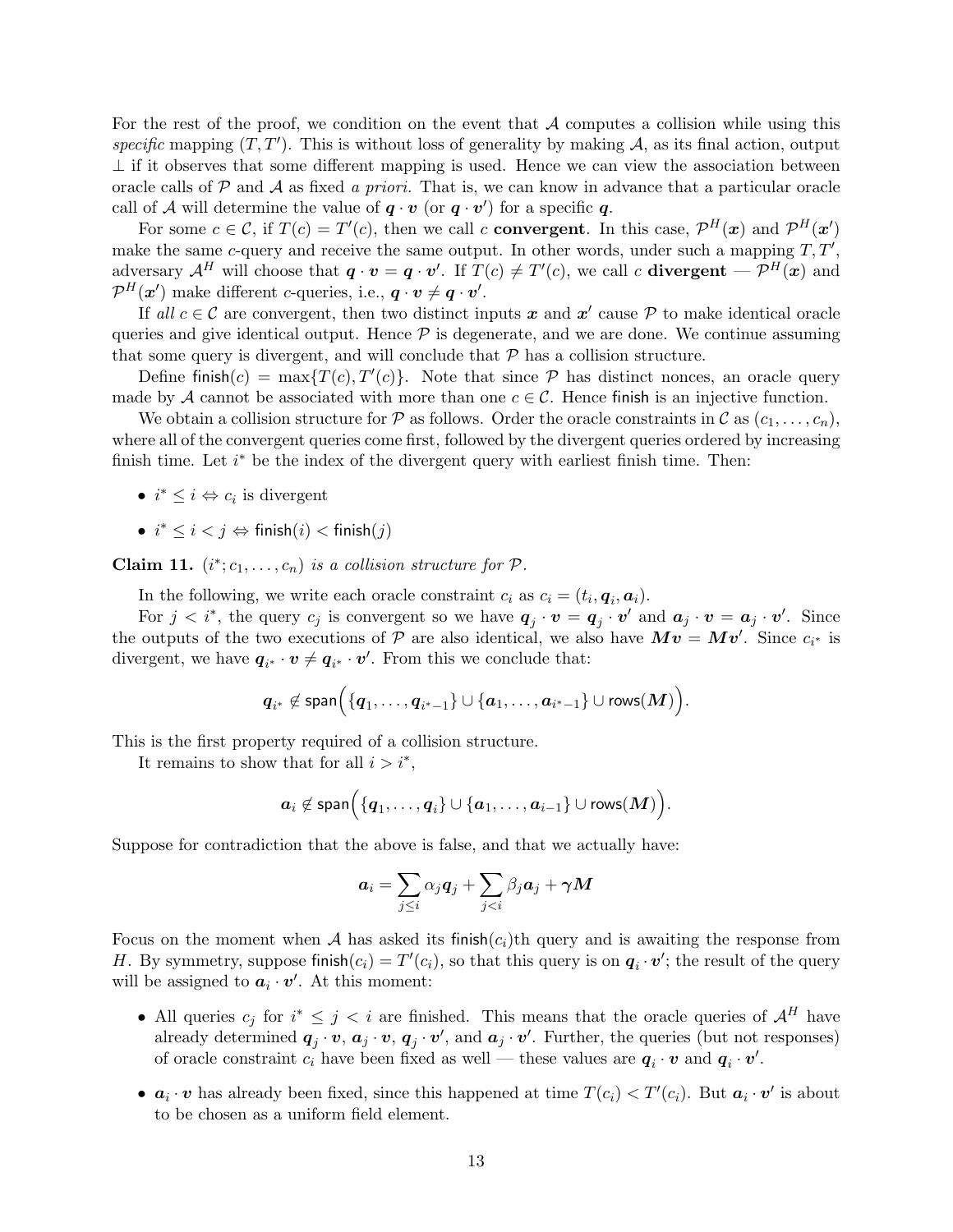Now consider the expression  $a_i \cdot (v'-v)$ :

$$
\boldsymbol{a}_i\cdot(\boldsymbol{v}'-\boldsymbol{v})=\sum_{j\leq i}\alpha_j\boldsymbol{q}_j\cdot(\boldsymbol{v}'-\boldsymbol{v})+\sum_{j
$$

For  $j < i^*$  we know that query  $c_j$  is convergent. This implies that  $q_j \cdot (v'-v) = 0$  and  $a_j \cdot (v'-v) = 0$ . We also know that  $M(v'-v) = 0$ , in the case that  $\mathcal{A}^H$  is successful generating a collision. Cancelling these terms gives:

$$
\boldsymbol{a}_i\cdot(\boldsymbol{v}'-\boldsymbol{v})=\sum_{j=i^*}^i\alpha_j\boldsymbol{q}_j\cdot(\boldsymbol{v}'-\boldsymbol{v})+\sum_{j=i^*}^{i-1}\beta_j\boldsymbol{a}_j\cdot(\boldsymbol{v}'-\boldsymbol{v})
$$

Isolating  $a_i \cdot v'$  gives:

$$
\boldsymbol{a}_i\cdot \boldsymbol{v}' = -\boldsymbol{a}_i\cdot \boldsymbol{v} + \sum_{j=i^*}^{i}\alpha_j \boldsymbol{q}_j \cdot (\boldsymbol{v}'-\boldsymbol{v}) + \sum_{j=i^*}^{i-1}\beta_j \boldsymbol{a}_j \cdot (\boldsymbol{v}'-\boldsymbol{v})
$$

But all terms on the right-hand side have already been fixed, while the term on the left is chosen uniformly in F. So equality holds with probability  $1/|\mathbb{F}_{\lambda}|$ . This contradicts the assumption that A succeeds with strictly greater probability.  $\Box$ 

#### 3.6 Putting Everything Together

Our main characterization shows that second-preimage resistance and collision resistance coincide for this class of Linicrypt programs, in a very strong sense:

**Theorem 12.** Let  $P$  be a deterministic Linicrypt program with distinct nonces, making n oracle queries. Then the following are equivalent:

1. There is an adversary A making N oracle queries such that

$$
\Pr[\text{ColGame}(\mathcal{P}, \mathcal{A}, \lambda) = 1] > \left(\frac{N}{n}\right)^{2n} / |\mathbb{F}_{\lambda}|.
$$

2. There is an adversary A making N oracle queries such that

$$
\Pr[2\text{PI}(\mathcal{P}, \mathcal{A}, \lambda) = 1] > \left(\frac{N}{n}\right)^n / |\mathbb{F}_{\lambda}|.
$$

3. There is an adversary A making at most 2n oracle queries such that

$$
Pr[2PIGame(\mathcal{P}, \mathcal{A}, \lambda) = 1] = 1.
$$

4. P either has a collision structure or is degenerate.

Corollary 13. The collision resistance (equivalently, second-preimage resistance) of deterministic, distinct-nonce Linicrypt programs  $P$  can be decided in polynomial time (in the size of  $P$ 's algebraic representation).

*Proof.* Using standard linear algebraic operations (e.g., Gaussian elimination), one can check  $\mathcal P$  for degeneracy or for the existence of a collision structure in polynomial time.  $\Box$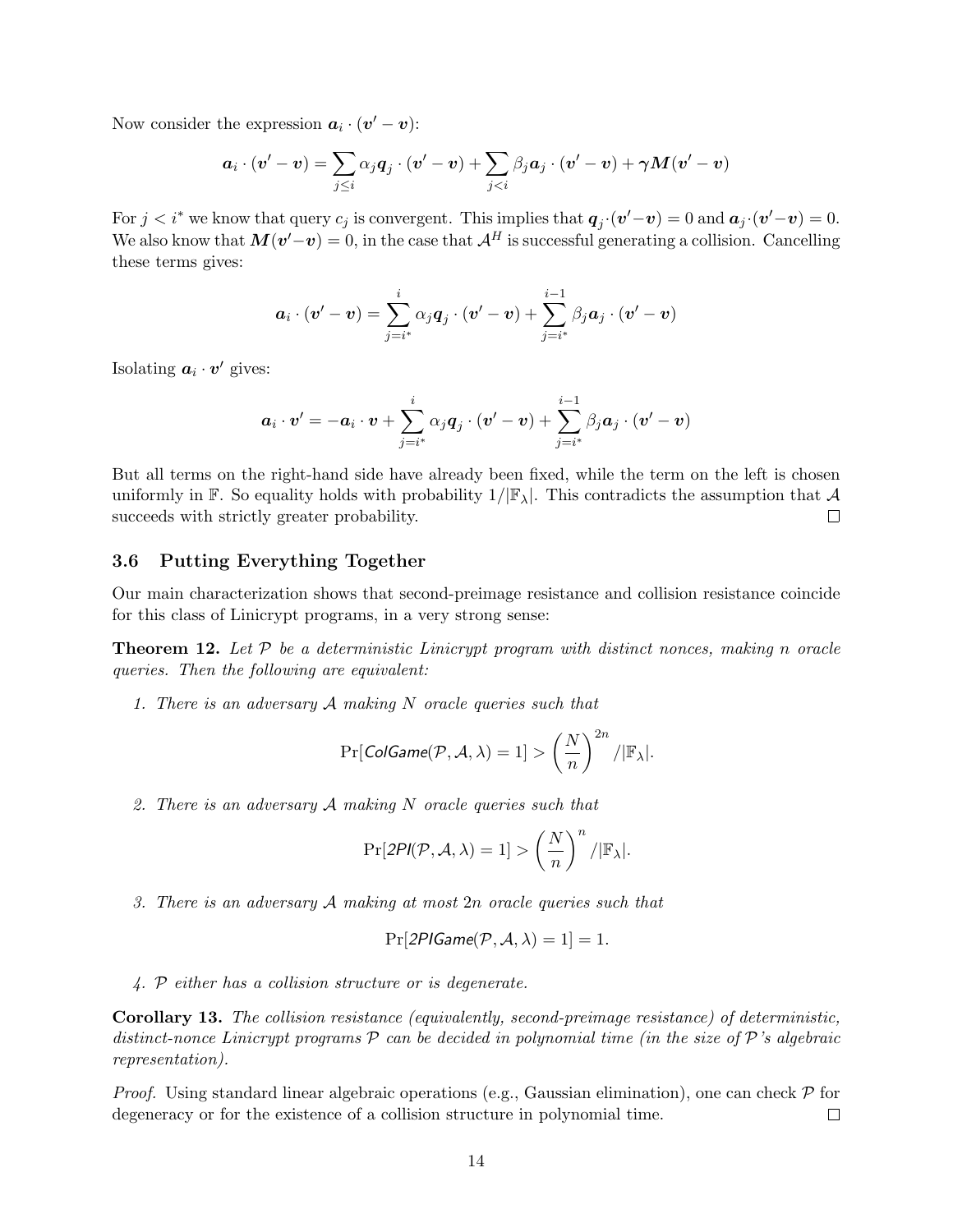# <span id="page-14-0"></span>4 A Simple Application

We can illustrate the use of our main theorem with a simple example application. Suppose we have access to a random oracle which is compressing by a factor of 2-to-1. In the Linicrypt notation, this would be an oracle that takes 2 field elements (and the oracle nonce) as input and produces one field element as output  $-H : \{0,1\}^* \times \mathbb{F}^2 \to \mathbb{F}$ . If we require a collision resistant function that compresses by  $k$ -to-1 (for some fixed k), the following natural Merkle-Damgård-style iterative hash comes to mind:

| $\mathcal{P}^H(x_1,x_2,\ldots,x_k)$ : |
|---------------------------------------|
| $y_1 := x_1$                          |
| $y_2 := H(2; y_1, x_2)$               |
| $y_3 := H(3; y_2, x_3)$               |
|                                       |
| $y_k := H(k; y_{k-1}, x_k)$           |
| return $y_k$                          |

The algebraic representation of this program is:

|                      | $x_2$            | $x_3$                      | $\cdots$                    | $x_k$            | $y_1$            | $y_2$          | $y_3$          | $\cdots$ | $y_{k-1}$      | $y_k$    |  |
|----------------------|------------------|----------------------------|-----------------------------|------------------|------------------|----------------|----------------|----------|----------------|----------|--|
| $M =$                | $\overline{0}$   | $\theta$                   | $\cdots$                    | 0                | 0                | $\theta$       | 0              | $\cdots$ |                |          |  |
| $\boldsymbol{Q}_2 =$ | $\theta$         | $\cup$                     | $\cdots$                    | $\theta$         |                  | $\theta$       | 0              | .        | $\theta$       |          |  |
|                      | $\overline{1}$   | $\overline{0}$             | $\sim$                      | $\overline{0}$   | $\overline{0}$   | $\theta$       | $\Omega$       | $\cdots$ | $\theta$       | $\theta$ |  |
| $a_2 =$              | $\overline{0}$   | $\overline{0}$             | $\ldots$                    | $\overline{0}$   | $\theta$         | 1              | $\overline{0}$ | $\cdots$ | $\theta$       | $\theta$ |  |
| $\boldsymbol{Q}_3 =$ | $\theta$         | $\theta$                   | $\cdots$                    | $\theta$         |                  |                |                | .        |                |          |  |
|                      |                  | $0 \qquad 1 \qquad \cdots$ |                             | $\overline{0}$   | $\boldsymbol{0}$ | $\overline{0}$ | $\theta$       | $\cdots$ | $\theta$       | $\theta$ |  |
| $a_3 =$              | $\overline{0}$   | $\boldsymbol{0}$           | $\sim$ 100 km s $^{-1}$     | $\boldsymbol{0}$ | $\theta$         | $\theta$       | $\mathbf{1}$   | $\cdots$ | $\overline{0}$ |          |  |
|                      |                  |                            |                             |                  |                  |                |                |          |                |          |  |
| $\boldsymbol{Q}_k =$ | U                | U                          | $\cdots$                    | $\cup$           | O                | U              |                | $\cdots$ |                |          |  |
|                      | $\overline{0}$   | $\overline{0}$             | $\sim$                      | $\mathbf{1}$     | $\theta$         | $\overline{0}$ | $\Omega$       | $\cdots$ | $\Omega$       | $\theta$ |  |
| $a_k =$              | $\boldsymbol{0}$ | $\boldsymbol{0}$           | $\sim$ $\sim$ $\sim$ $\sim$ | $\theta$         | $\theta$         | $\overline{0}$ | $\theta$       | $\cdots$ | 0              |          |  |

We have numbered the oracle constraints so that constraint  $(i, \mathbf{Q}_i, \boldsymbol{a}_i)$  corresponds to the statement " $y_i := H(i; y_{i-1}, x_i)$ " in  $\mathcal{P}$ .

To determine whether this program is collision-resistant, we execute the FindColStruct algorithm.Initially all oracle constraints start in the set LEFT, and RIGHT starts out empty. The first loop in FindColStruct moves oracle constraints from LEFT to RIGHT whenever their  $a_i$  value is linearly independent of all other vectors appearing in LEFT (the multiset of vectors is represented as the variable  $V$  in FindColStruct).

In this program, every  $a_i$  vector is zeroes everywhere except for a 1 corresponding to the " $y_i$ " column. Also note that  $a_k$  is identical to M, and  $a_i$  (for  $i < k$ ) appears as the first row of  $Q_{i+1}$ (see the example with  $a_2$  and  $Q_3$  above). In other words, every  $a_i$  is always in the span of other vectors appearing in LEFT, so no oracle constraint will ever be added to RIGHT.

Hence, FindColStruct will terminate with RIGHT =  $\emptyset$  and return  $\bot$ . From our main characterization, this proves that the function is collision-resistant.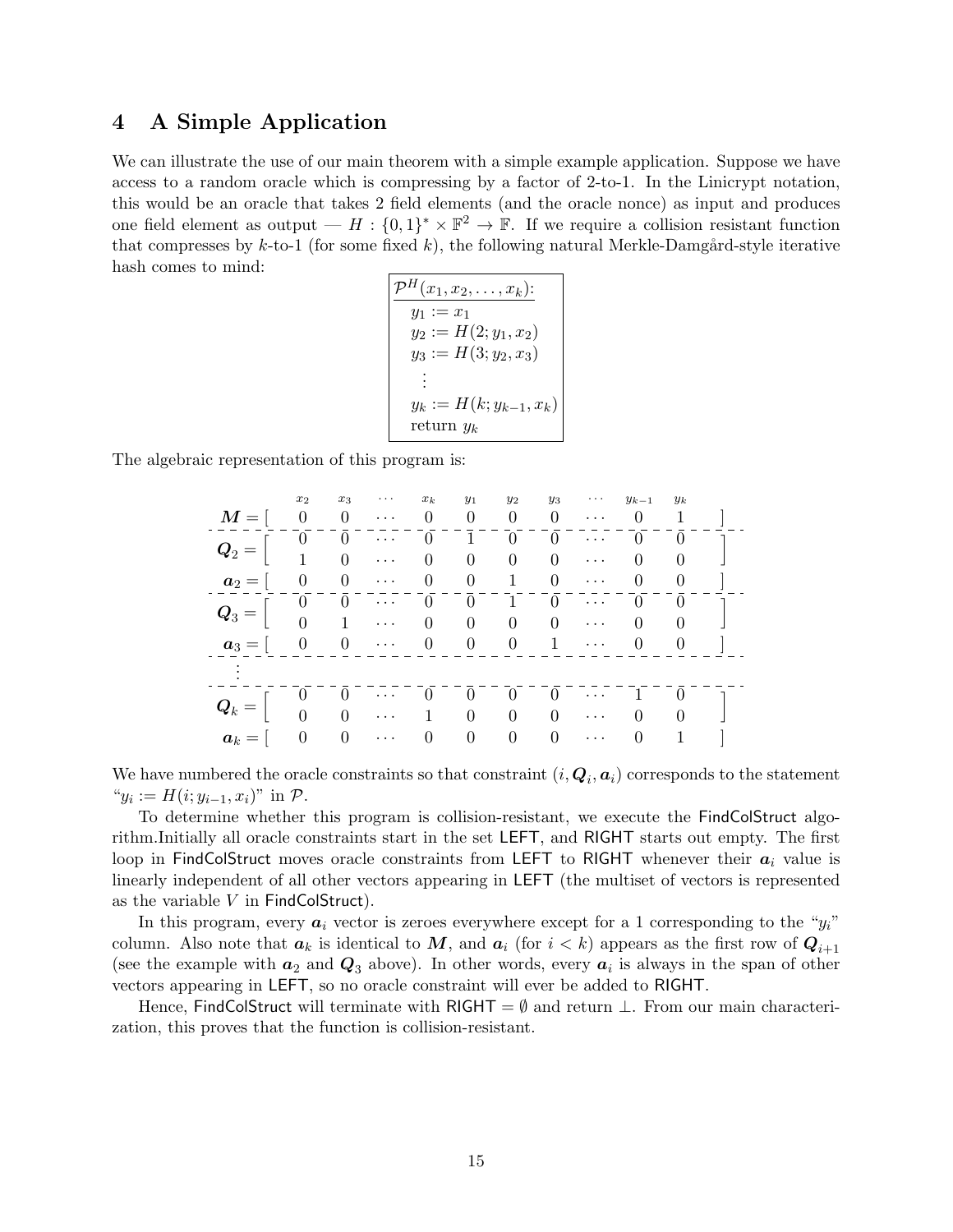## 5 Extensions, Limitations, Future Work

#### <span id="page-15-0"></span>5.1 Generalizing to Higher Arity

For simplicity our results were proven for Linicrypt programs in which all oracle calls have arity 1. That is,  $H: \{0,1\}^* \times \mathbb{F} \to \mathbb{F}$ , and all oracle constraints have the form  $(t, q, a)$  where q is a single row. This reflects a program that always queries the oracle as  $H(t; v)$  where v is a *single* field element.

More generally, Linicrypt allows calls to  $H$  with multiple field elements as arguments. This leads to oracle constraints of the form  $(t, \mathbf{Q}, \mathbf{a})$  where  $\mathbf{Q}$  is now a matrix. We briefly discuss the changes necessary to support such programs. Basically, whenever the definitions (of degeneracy & collision structure) or algorithms (to find a second preimage or to find a collision structure) refer to  $q$ , the analogous condition should hold with respect to all rows of  $Q$ .

The generalized definition of degeneracy [\(Definition 4\)](#page-4-0) is that:

$$
\text{span}(e_1,\ldots,e_k) \not\subseteq \text{span}\left(\left[\bigcup_{(t,\boldsymbol{Q},\boldsymbol{a})\in\mathcal{C}}\text{rows}(\boldsymbol{Q})\right] \cup \{\boldsymbol{a} \mid (t,\boldsymbol{Q},\boldsymbol{a})\in\mathcal{C}\} \cup \text{rows}(\boldsymbol{M})\right)
$$

The generalized definition of collision structure [\(Definition 6\)](#page-6-0) requires the following change:

$$
\begin{aligned} &2. \;\; \mathsf{rows}(\boldsymbol{Q}_{i^*}) \not\subseteq \mathsf{span}\Big(\mathsf{rows}(\boldsymbol{Q}_1) \cup \cdots \cup \mathsf{rows}(\boldsymbol{Q}_{i^*-1}) \cup \{\boldsymbol{a}_1,\ldots,\boldsymbol{a}_{i^*-1}\} \cup \mathsf{rows}(\boldsymbol{M})\Big)\\ &3. \;\; \mathsf{For} \; j \geq i^* \! \colon \boldsymbol{a}_j \not\in \mathsf{span}\Big(\mathsf{rows}(\boldsymbol{Q}_1) \cup \cdots \cup \mathsf{rows}(\boldsymbol{Q}_j) \cup \{\boldsymbol{a}_1,\ldots,\boldsymbol{a}_{j-1}\} \cup \mathsf{rows}(\boldsymbol{M})\Big) \end{aligned}
$$

Specifically, for item (2) it is enough if any row of  $Q_{i^*}$  is not in the given span.

In the FindSecondPreimage algorithm [\(Figure 1\)](#page-8-0), there are times when the algorithm chooses  $q_j \cdot v'$  arbitrarily. This happens when such a constraint would be linearly independent of the existing constraints on  $v'$ . In the analogous generalized case, we might have *only some of the rows* of  $Q_j$ linearly independent of the existing constraints. In that case, some of the components of  $Q_j \times v'$ are already fixed. We obviously cannot choose these arbitrarily — only the unconstrained positions in  $\mathbf{Q}_j \times \mathbf{v}'$  are fixed arbitrarily. One can verify that the algorithm only attempts to arbitrarily fix some values if there is some row of  $Q_j$  linearly independent with existing constraints on  $v'$ .

In the FindColStruct algorithm [\(Figure 2\)](#page-9-0) we let V now contain  $Q$ -matrices as well as simple  $\alpha$ -vectors. Then we overload notation so that span(V) considers the span of all of the rows of all matrices/vectors in  $V$ . The second "while" condition is modified as follows:

while  $\exists (t, Q, a) \in \mathsf{RIGHT}\$  such that  $\mathsf{rows}(Q) \subseteq \mathsf{span}(V)$ 

In other words,  $(t, \mathbf{Q}, \mathbf{a})$  is moved from LEFT to RIGHT if all rows of  $\mathbf{Q}$  are spanned by V.

With these modifications, all proofs in [Section 3](#page-4-1) go through with straight-forward modifications.

#### <span id="page-15-1"></span>5.2 Why the Restriction to Distinct Nonces?

The main characterization holds for Linicrypt programs with distinct nonces. It is instructive to understand why the results are limited in this way. Specifically, where do we use the property of distinct nonces?

Suppose  $A$  breaks the collision-resistance of  $P$ . We observe the oracle queries made by  $A$  and obtain a mapping between these queries and the ones made in  $\mathcal{P}^H(x)$  and  $\mathcal{P}^H(x')$ . When the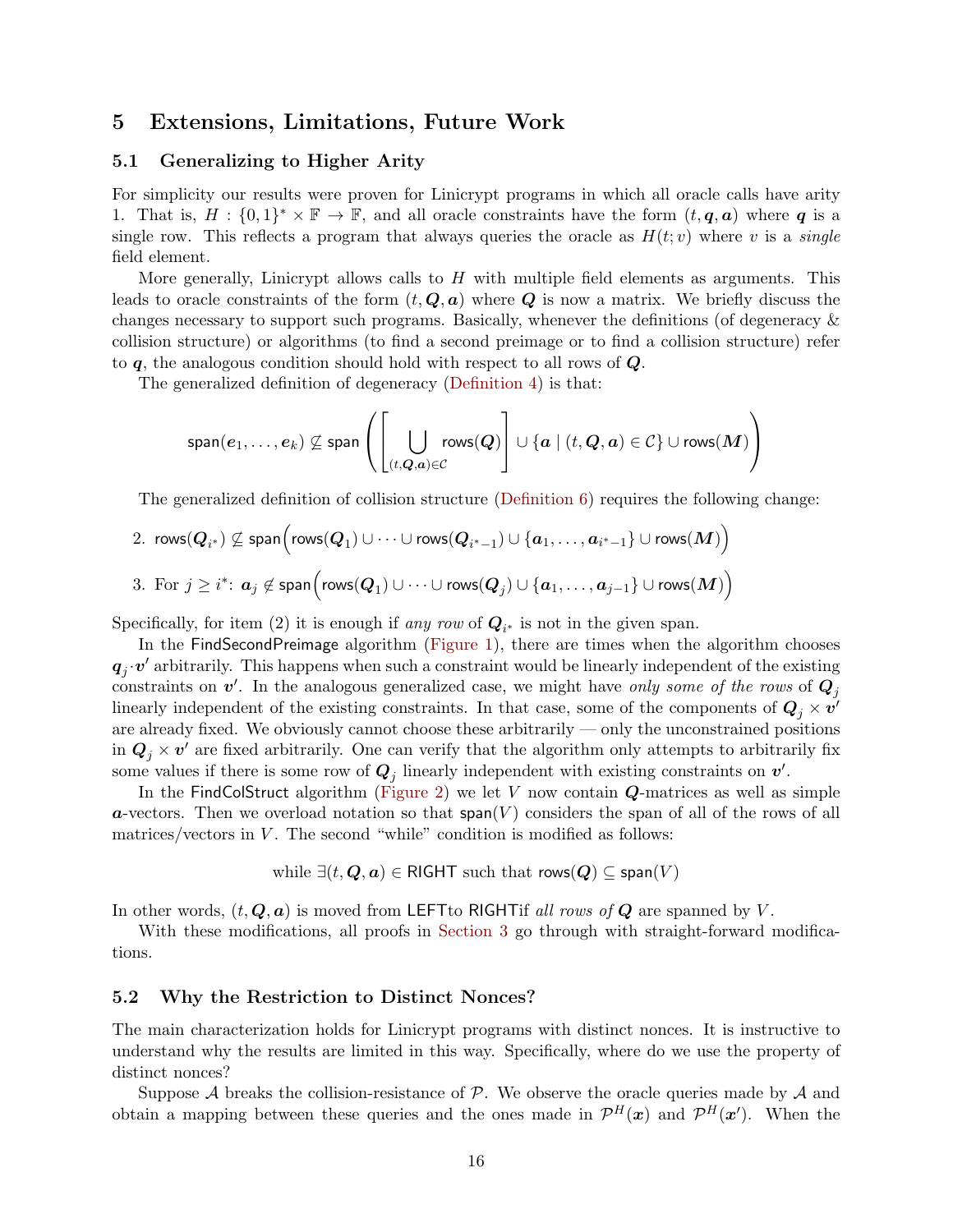nonces are distinct, a query made by  $A$  can only be associated with a unique oracle constraint  $c \in \mathcal{C}$ . When the nonces are not distinct, a single query of  $\mathcal A$  can serve double-duty and correspond to two oracle constraints of P. This indeed causes the argument to break down.

We illustrate with the two example Linicrypt programs:

$$
\mathcal{P}_1^H(x, y) = H(2, H(1, x)) - H(3, y) \n\mathcal{P}_2^H(x, y) = H(-H(-x)) - H(-y)
$$

The first has distinct nonces and is indeed collision resistant (it has no collision structure). The second program is not collision-resistant, because  $\mathcal{P}_2^H(x,H(x)) = 0$  for all x. In other words,  $(x, H(x))$  and  $(x', H(x'))$  constitute a collision.

When given inputs of this form,  $\mathcal{P}_2$  makes duplicate queries — both  $H(H(x))$  (the outermost Hcall) and  $H(y)$  receive the same argument. In our previous proofs, we would observe the adversary making such a query, which would have to be associated with two distinct oracle constraints.

Another way of seeing what happens is that in the *algebraic representation* of  $\mathcal{P}_2$ , the base variables  $H(x)$  and y correspond to independent vectors. In this case, the adversary's choice of inputs causes these vectors to coincide, and this has the effect of "collapsing" two oracle queries.

Interestingly, it is possible to give an ad-hoc argument that  $P_2$  is second-preimage resistant. When  $x$  and  $y$  are chosen uniformly, this has the effect of keeping the vectors (in the algebraic representation) corresponding to  $H(x)$  and y independent. We can then argue that the adversary doesn't make any oracle query that is associated with two distinct queries of  $\mathcal{P}_2$ , so the reasoning of our main theorem also applies in this case. Hence,  $\mathcal{P}_2$  demonstrates that our main characterization is different for Linicrypt programs with non-distinct nonces.

#### <span id="page-16-1"></span>5.3 Random Oracle vs Ideal Cipher

A natural application of collision resistance would be the constructions of collision-resistant hash functions from an ideal cipher [\[12,](#page-17-10) [3\]](#page-17-9). It should be possible to use Linicrypt to reason about constructions in the ideal cipher model, although it would require non-trivial modifications. We could interpret  $E(k, m)$  as  $H(E, k, m)$  and  $D(k, c)$  as  $H(D, k, c)$ . The constraint that  $D(k, E(k, m)) =$ m adds some extra structure that must be reflected in the algebraic representation. For example, if a program P makes a query  $c = E(k, m)$ , we must consider the adversary's ability to make this forward query but also its ability to make the corresponding backwards query  $D(k, c)$ . Both forward/backwards queries must be considered before deeming the *pair* of queries  $E(k, m)$  and  $D(k, c)$  unreachable.

We do not foresee the transition to ideal cipher model to be particularly problematic. However, the specific analysis of [\[3\]](#page-17-9) shows several constructions of hash functions from ideal ciphers where the round functions are not collision-resistant, and yet their use in a Merkle-Damgård construction gives a collision-resistant result. So far, the theory of Linicrypt is not developed enough to reason about programs with looping constructs, as in an iterated hash function (despite the fact that such reasoning happens to be tractable for the specific example in [Section 4\)](#page-14-0).

## References

<span id="page-16-0"></span>[1] M. Bellare and D. Micciancio. A new paradigm for collision-free hashing: Incrementality at reduced cost. In W. Fumy, editor, EUROCRYPT'97, volume 1233 of LNCS, pages 163–192. Springer, Heidelberg, May 1997.